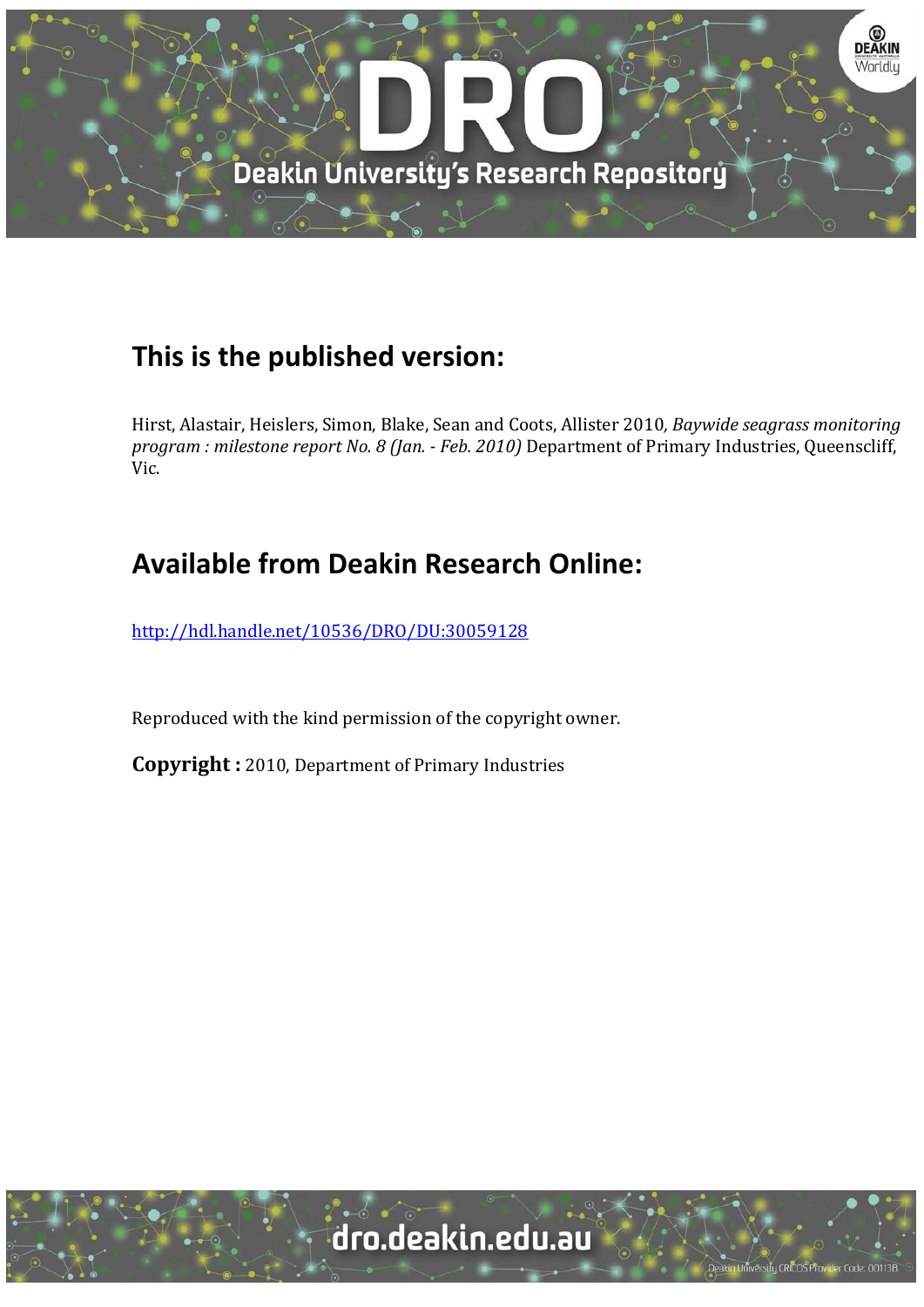Baywide Seagrass Monitoring Program

Milestone Report No. 8 (Jan.-Feb. 2010).

No. 93 May 2010

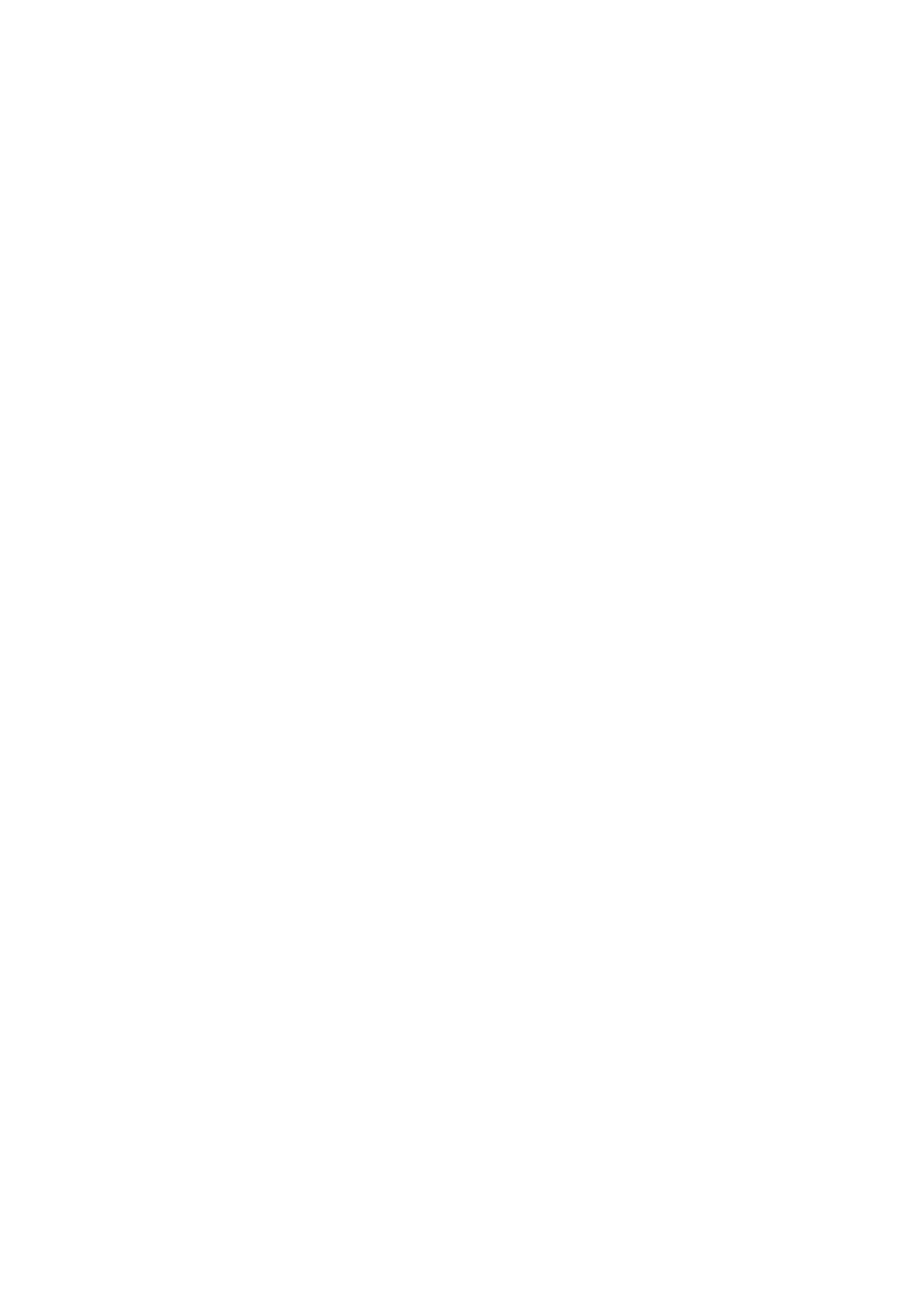# Baywide Seagrass Monitoring Program

## Milestone Report No. 8 (Jan.–Feb. 2010).

Alastair Hirst, Simon Heislers, Sean Blake and Allister Coots.

May 2010 Fisheries Victoria Technical Report Series No. 93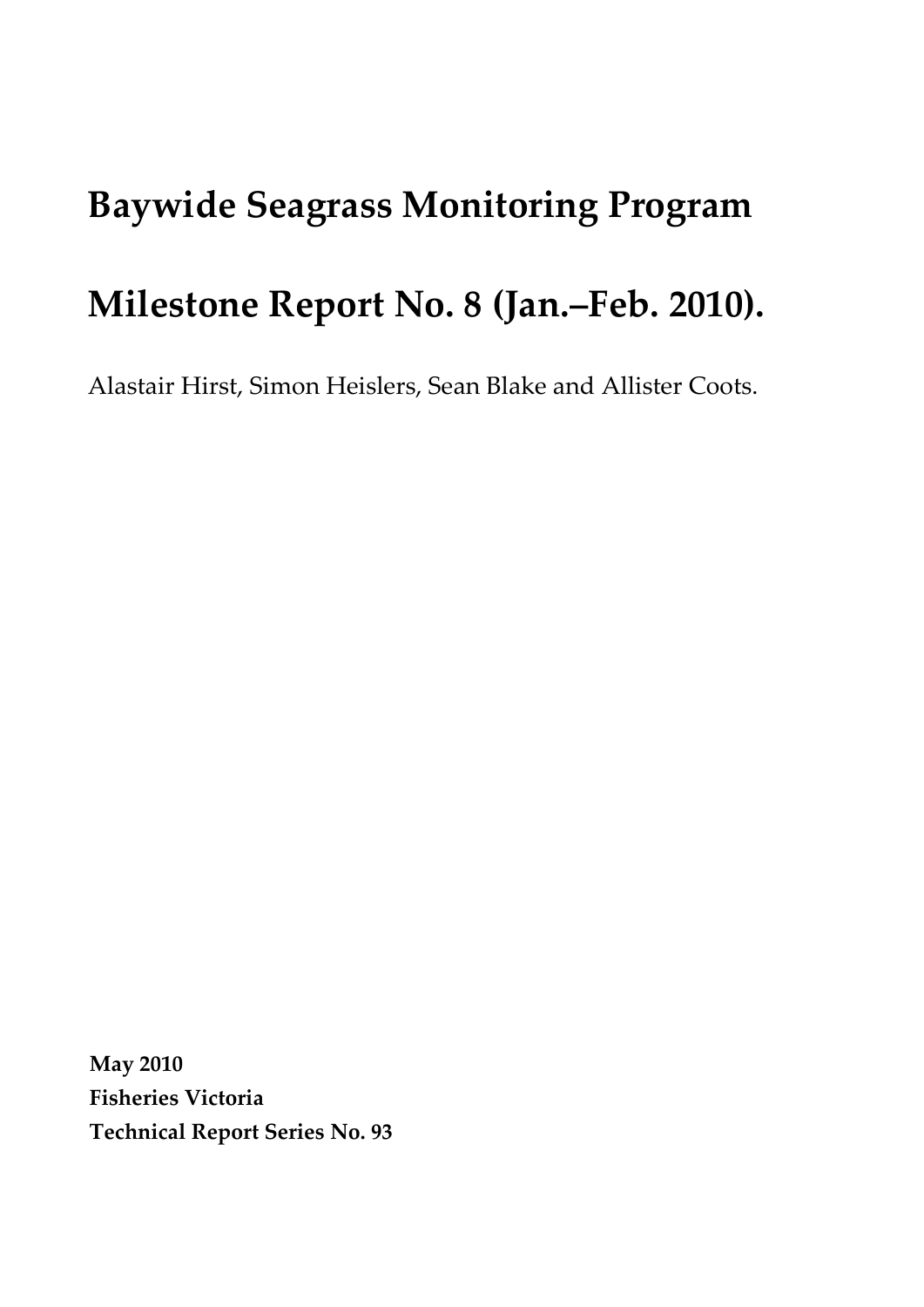If you would like to receive this information/publication in an accessible format (such as large print or audio) please call the Customer Service Centre on: 136 186, TTY: 1800 122 969, or email

customer.service@dpi.vic.gov.au

Published: Fisheries Victoria Department of Primary Industries, Queenscliff Centre PO Box 114, Queenscliff, Victoria 3225 Australia.

General disclaimer

This publication may be of assistance to you but the State of Victoria and its employees do not guarantee that the publication is without flaw of any kind or is wholly appropriate for your particular purposes and therefore disclaims all liability for any error, loss or other consequence which may arise from you relying on any information in this publication.

Copyright © The State of Victoria, Department of Primary Industries, 2010.

This publication is copyright. No part may be reproduced by any process except in accordance with the provisions of the Copyright Act 1968.

Authorised by the Victorian Government, GPO Box 4440, Melbourne 3001.

Printed by Fisheries Victoria, Queenscliff, Victoria

Hirst A, Heislers S, Blake S, Coots, A (2010) Baywide Seagrass Monitoring Program, Milestone Report No. 8 (Jan.-Feb. 2010). Fisheries Victoria Technical Report Series No. 93, May 2010. Department of Primary Industries, Queenscliff, Victoria, Australia. 25 pp.

| <b>ISSN</b> | 1835-4785         |
|-------------|-------------------|
| <b>ISBN</b> | 978-1-74264-024-2 |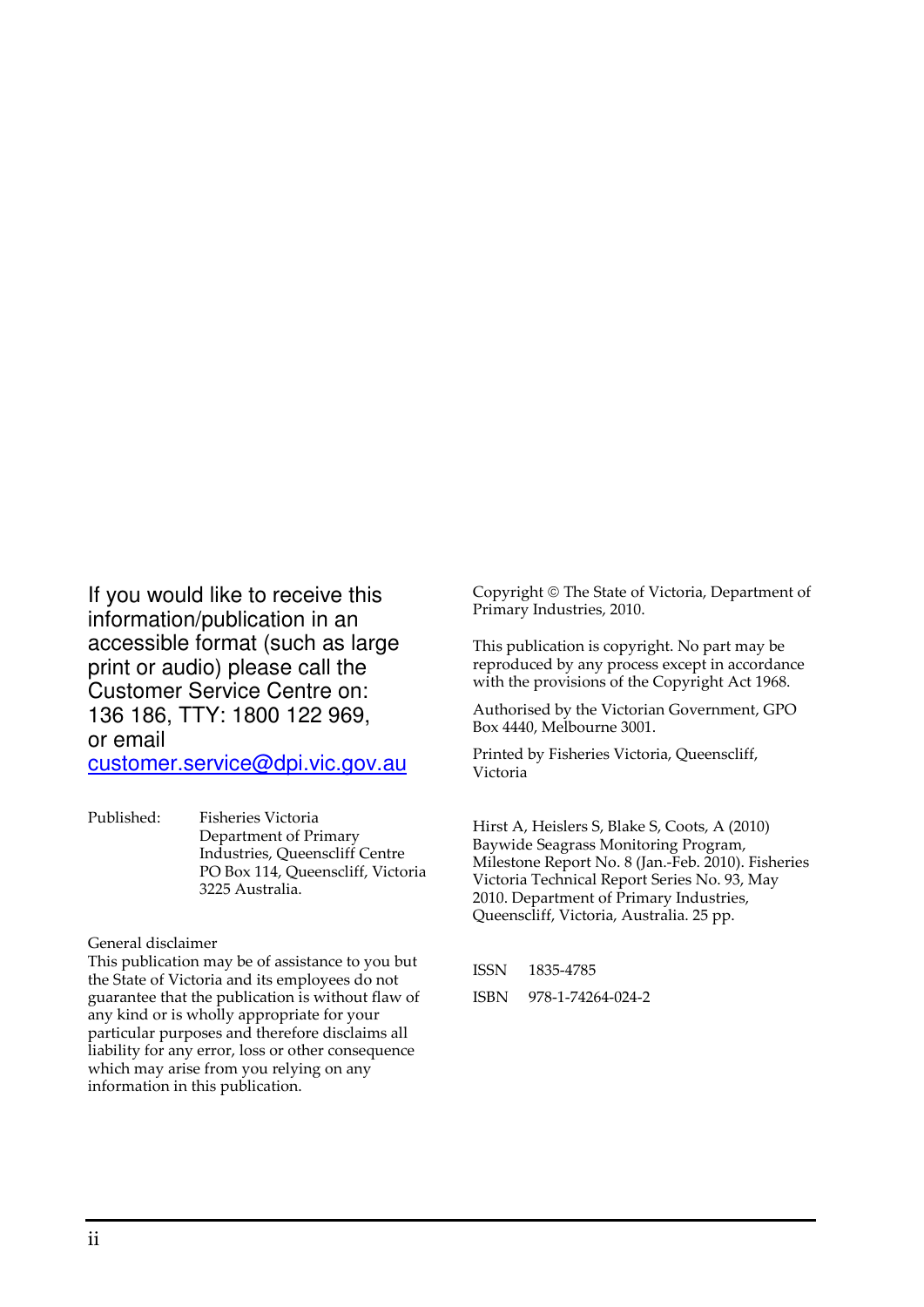# Executive Summary

Seagrass is an important habitat in Port Phillip Bay (PPB). The objective of the Seagrass Monitoring Program is to detect changes in seagrass health in PPB outside expected variability. The program consists of three main elements: 1) large-scale mapping of seagrass area; 2) small-scale assessment of seagrass health in the field; and 3) monitoring of environmental factors that are known to influence seagrass health.

This milestone report presents: (1) the results of small-scale monitoring of seagrass health for summer (January-February) 2010; and (2) a preliminary conceptual model examining the key drivers of seagrass distribution and abundance in PPB, developed from 2 years of monitoring to date. Summary information on factors that are known to influence seagrass health is provided in this report.

This report provides a detailed assessment of seagrass cover, stem/shoot density and length at two subtidal depths (shallow (1–2 m) and deep (3–5 m) plots) in six regions and intertidal seagrass plots in four of the regions. Upper (intertidal) and lower (subtidal) seagrass limits were monitored using geographically fixed transects.

Seagrass cover, length and stem/shoot density in summer 2010 were compared with the previous sampling date in spring 2009, and against measurements in summer 2009.

### Seagrass health

Subtidal and intertidal seagrass beds support different seagrass species and are considered separately in this report.

Subtidal seagrass beds monitored in this study consisted of a single seagrass species Heterozostera nigricaulis. Intertidal seagrass beds tend to be dominated by Zostera muelleri, although the aquatic macrophyte Lepilaena marina was also present at the Swan Bay and Mud Islands intertidal plots. During summer 2010, H. nigricaulis established at Point Richards intertidal plot, where previously this plot had been dominated by Z. muelleri.

#### Subtidal

Subtidal seagrass health varied widely between plots consistent with previous observations.

There were no major changes recorded between spring 2009 and summer 2010.

Seagrass cover, length and shooting stem densities remained high at Blairgowrie, Mud Islands and Swan Bay 2 shallow plots, and low at Point Richards, St Leonards and Kirk Point. Seagrass cover, length and shooting stem density continued to decline at the Swan Bay 1 shallow plot. This pattern is entirely consistent with past established trends for these plots. By comparison, seagrass health at deep subtidal plots exhibited signs of recovery following recent declines.

Maximum seagrass depth at Blairgowrie and Point Richards in summer 2010 was unchanged since spring 2009.

#### Intertidal

There have been major changes to the distribution and abundance of intertidal seagrass at Point Richards since the inception of the program in autumn 2008. This is illustrated by marked changes in the extent of intertidal seagrass along established monitoring lines at this location. In summer 2010, the Point Richards plot was re-colonised by H. nigricaulis, although previously this plot had been dominated by Z. muelleri.

Intertidal seagrass at Swan Bay, Mud Islands and St Leonards behaved in a way which is consistent with previous trends observed at these plots, and cover and shoot densities remained relatively high in summer 2010.

### Factors that affect seagrass health

Benthic light availability exceeded conservative environmental requirements for seagrasses at all regions during November 2009–March 2010. Epiphyte cover varied as expected based on previous monitoring at these plots.

### Conclusions

The health of seagrasses in PPB between spring 2009 and summer 2010 varied as expected, based on comparisons with studies of Zosteraceae species in PPB and elsewhere.

A preliminary conceptual model examining the role of key drivers and their relative importance in determining seagrass distribution and abundance in PPB is presented in this milestone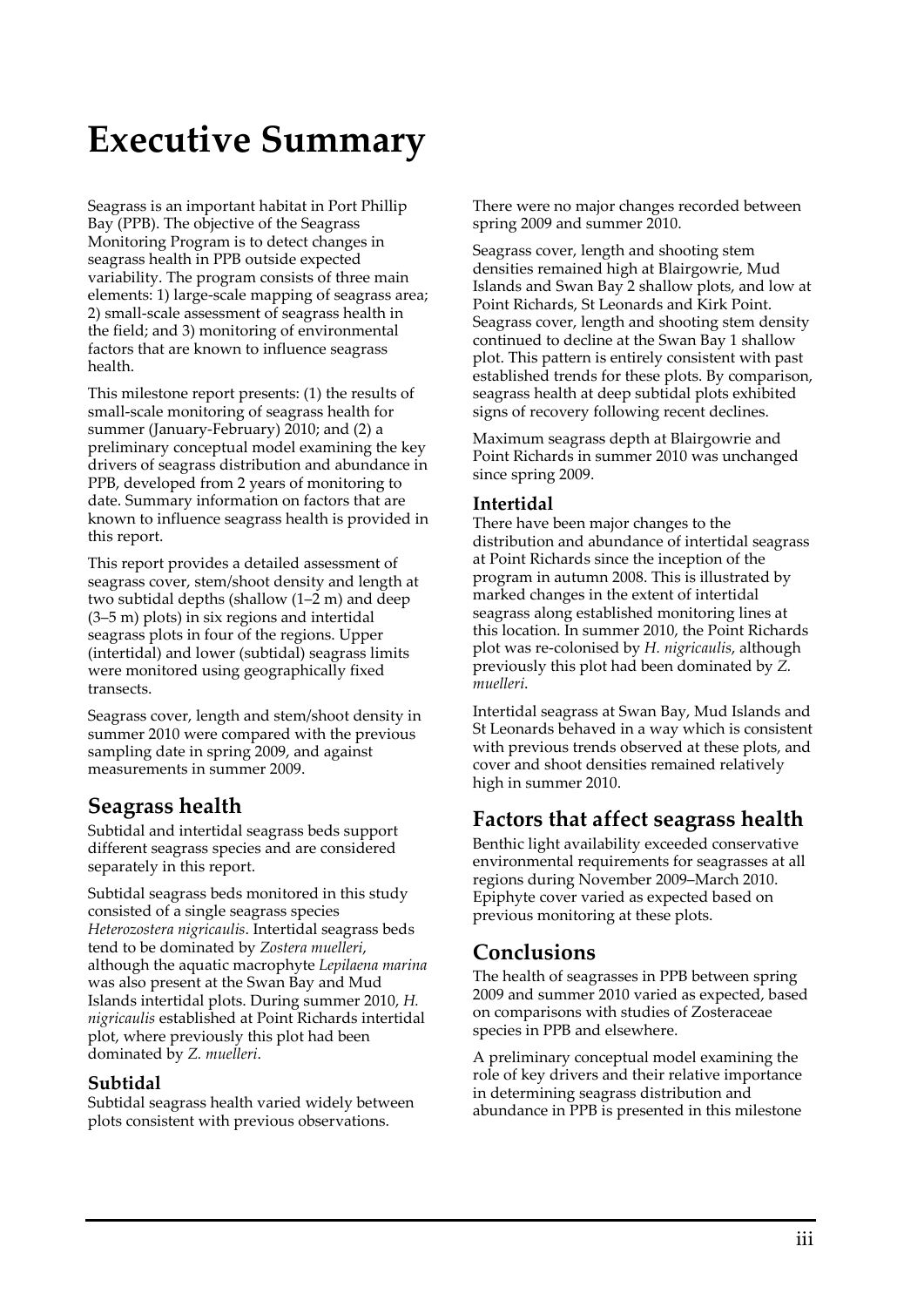report. Evidence suggests that for the seagrass meadows examined, burial and erosion mediated by sediment transport processes (waves, currents) are more important drivers of seagrass abundance in PPB than light, depth or epiphyte cover. Seasonal variation in desiccation stress may also be important in determining the upper extent of seagrass distribution in intertidal habitats in PPB.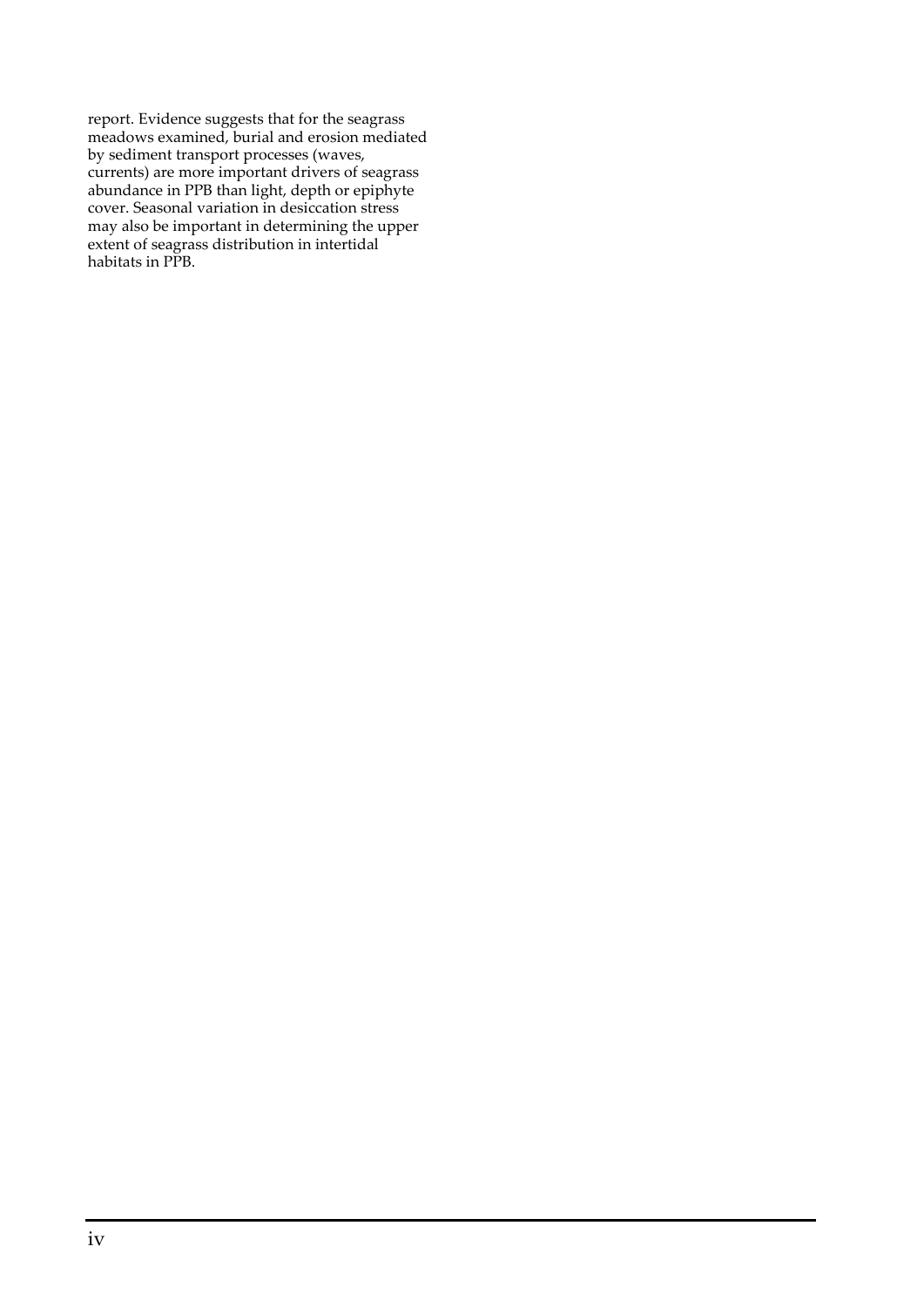# **Table of Contents**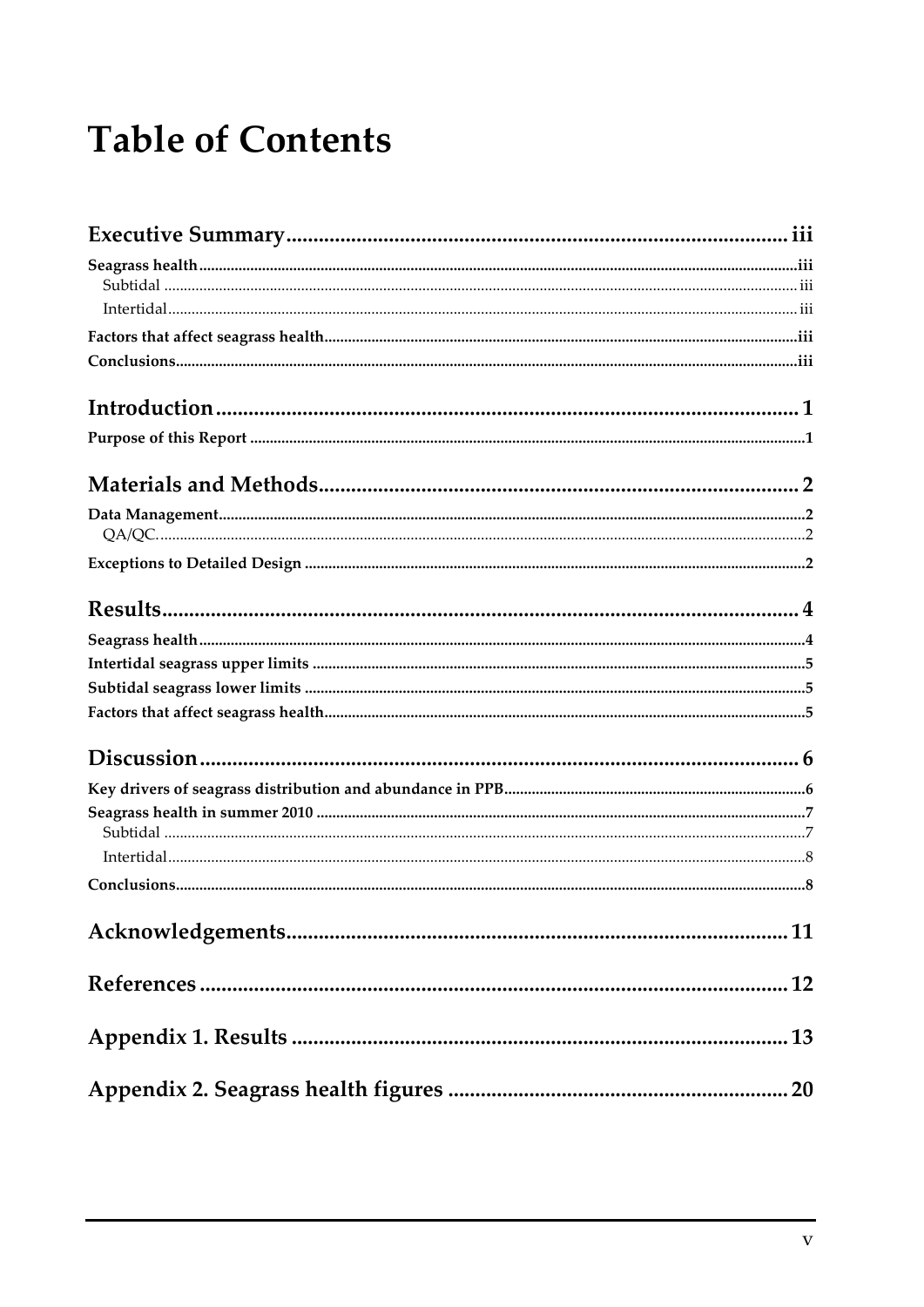|--|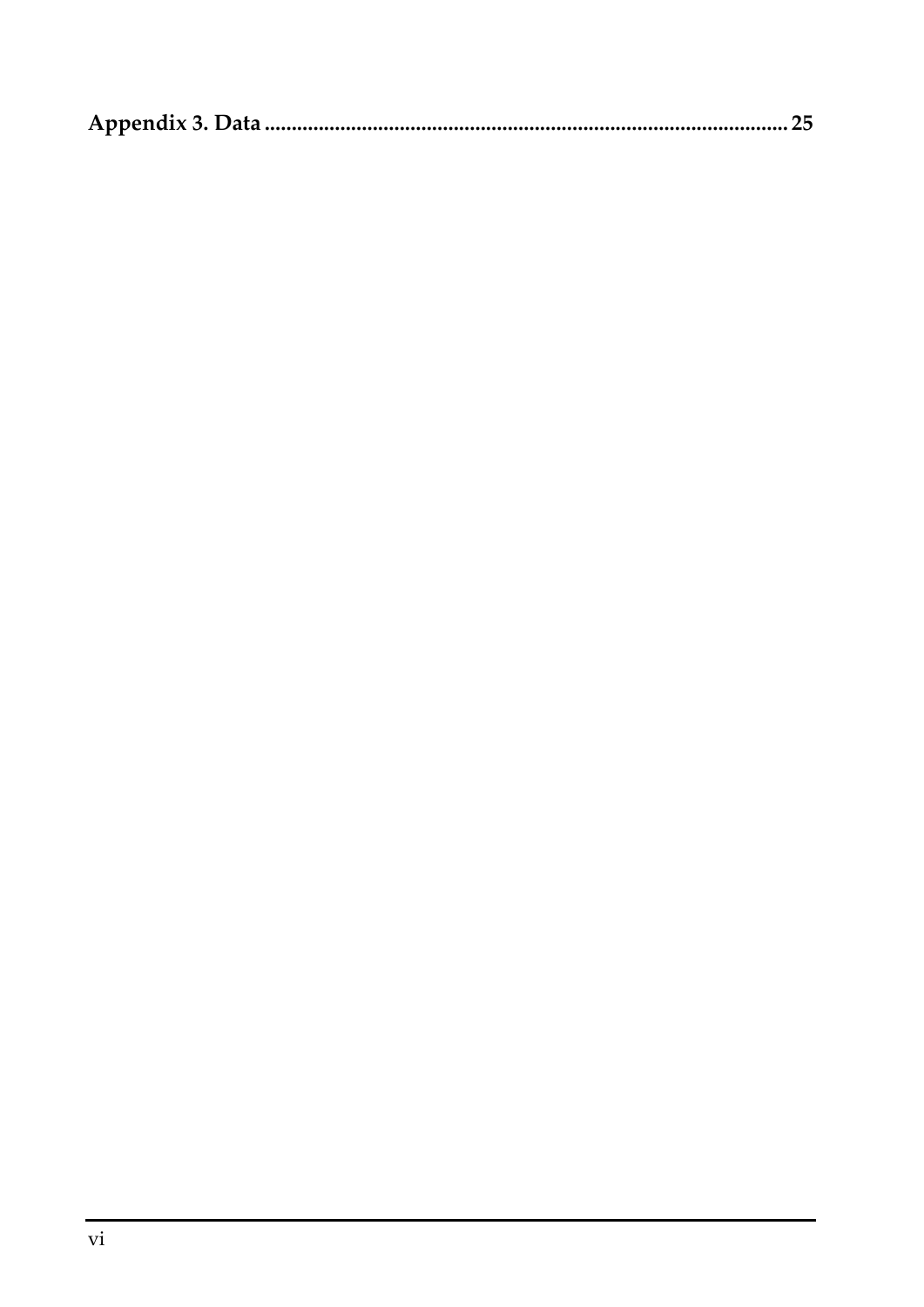### List of Tables

| Table 2. Trends in seagrass health at each small-scale monitoring plot summarised by region and depth. 9                                                                                                   |  |
|------------------------------------------------------------------------------------------------------------------------------------------------------------------------------------------------------------|--|
| Table 3. Summary of linear mixed effects model analysis testing for differences between all regions and<br>sampling dates for seagrass cover, length and shooting stem density counts at shallow and deep  |  |
| Table 4. Summary of 2-way ANOVA testing for differences between all regions and sampling dates for<br>seagrass cover, length and shoot density counts at intertidal plots. Planned statistical comparisons |  |

### List of Figures

| Figure 1. Locations of monitoring regions and small-scale field assessment plots in Port Phillip Bay 3                                                                                                                                                                                                           |
|------------------------------------------------------------------------------------------------------------------------------------------------------------------------------------------------------------------------------------------------------------------------------------------------------------------|
| Figure 2. Variation in seagrass species composition (% cover) for intertidal plots at St Leonards, Mud<br>Islands, Swan Bay and Point Richards between autumn 2008 and summer 2010. Note Heterozostera                                                                                                           |
| Figure 3. Mud Islands intertidal seagrass monitoring line positions recorded in summer and spring 2009,                                                                                                                                                                                                          |
| Figure 4. St Leonards intertidal seagrass monitoring line positions recorded in summer and spring 2009,<br>and summer 2010. Line 4 is an extra monitoring contingency line established as a backup for the                                                                                                       |
| Figure 5. Point Richards (Bellarine Bank) intertidal seagrass monitoring line 1 positions recorded in<br>summer and spring 2009, and summer 2010. Note seagrass at lines 3 and 4 were completely buried<br>by spring 2008 and at line 2 by spring 2009. No seagrass was recorded along lines 2, 3 or 4 in summer |
| Figure 6. Mean (± se) maximum depth (m) of shooting H. nigricaulis stems observed on video transects<br>offshore at Blairgowrie and Point Richards on six occasions between spring 2008 and summer 2010.<br>Depths were corrected to the Australian Height Datum (AHD). Note. Shooting stems were recorded       |
| Figure 7. Mean $(\pm s$ e) seagrass cover $\frac{1}{2}$ for <i>H. nigricaulis</i> at shallow subtidal plots sampled on eight<br>occasions between autumn 2008 and summer 2010. Note no data was available for the Swan Bay 2                                                                                     |
| Figure 8. Mean (± se) seagrass cover (%) for H. nigricaulis at deep subtidal plots sampled on eight<br>occasions between autumn 2008 and summer 2010. Note no data was available for the St Leonards 2                                                                                                           |
| Figure 9. Mean (± se) seagrass length (cm) for H. nigricaulis at shallow subtidal plots sampled on eight<br>occasions between autumn 2008 and summer 2010. Note no data was available for the Swan Bay 2                                                                                                         |
| Figure 10. Mean (± se) seagrass length (cm) for H. nigricaulis at deep subtidal plots sampled on eight<br>occasions between autumn 2008 and summer 2010. Note no data was available for the St Leonards 2                                                                                                        |
| Figure 11. Mean ( $\pm$ se) A) shooting and B) non-shooting stem density count per 0.0625 m <sup>2</sup> quadrat for H.<br>nigricaulis at shallow subtidal plots sampled on eight occasions between autumn 2008 and summer                                                                                       |
|                                                                                                                                                                                                                                                                                                                  |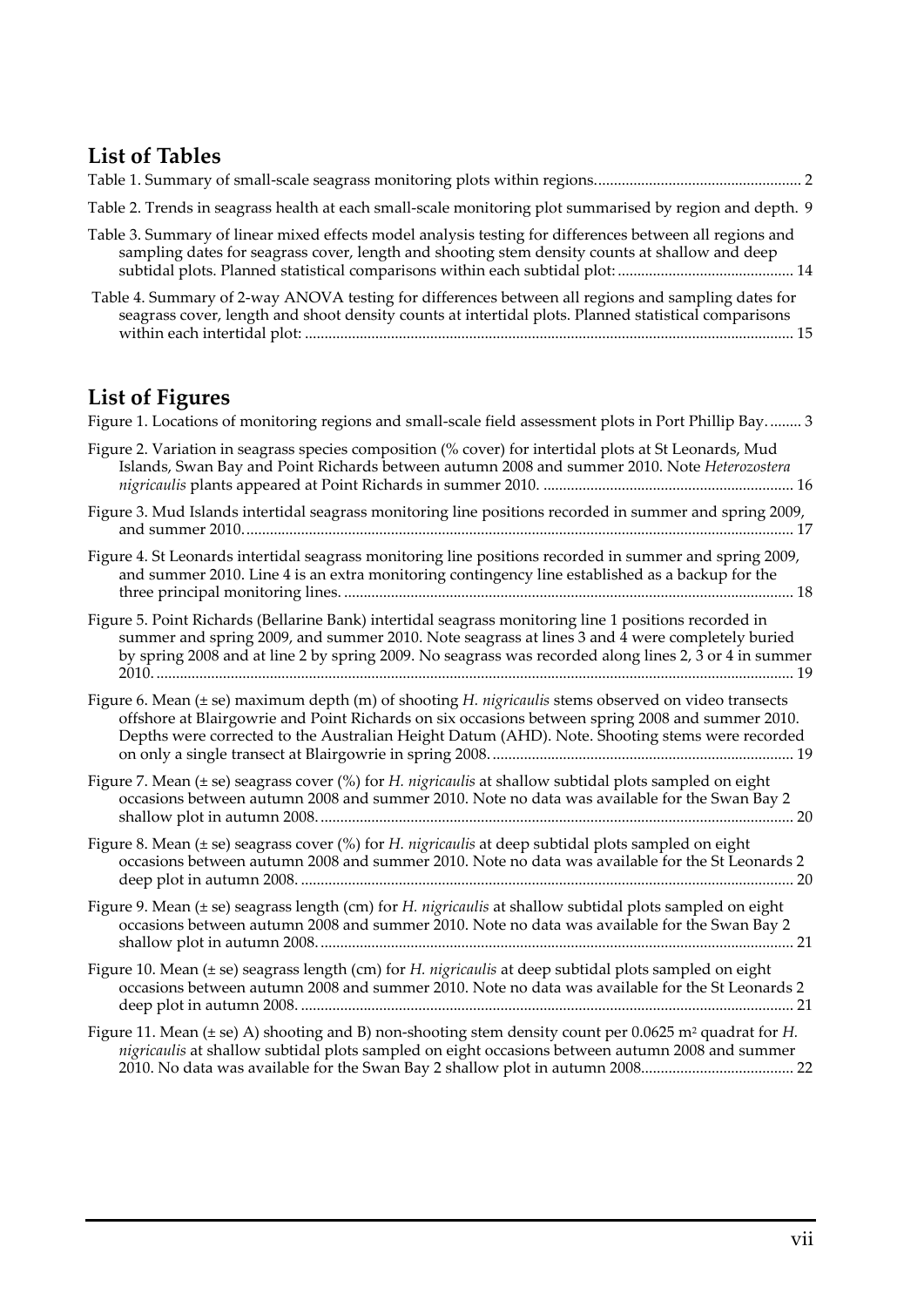| Figure 12. Mean ( $\pm$ se) A) shooting and B) non-shooting stem density count per 0.0625 m <sup>2</sup> quadrat for H. |
|-------------------------------------------------------------------------------------------------------------------------|
| <i>nigricaulis</i> at deep subtidal plots sampled on eight occasions between autumn 2008 and summer                     |
|                                                                                                                         |
| Figure 13. Mean ( $\pm$ se) combined seagrass A) cover (%), B) length, and C) shoot density count 0.0625 m <sup>2</sup> |

for intertidal plots sampled on eight occasions between autumn 2008 and summer 2010. .................. 24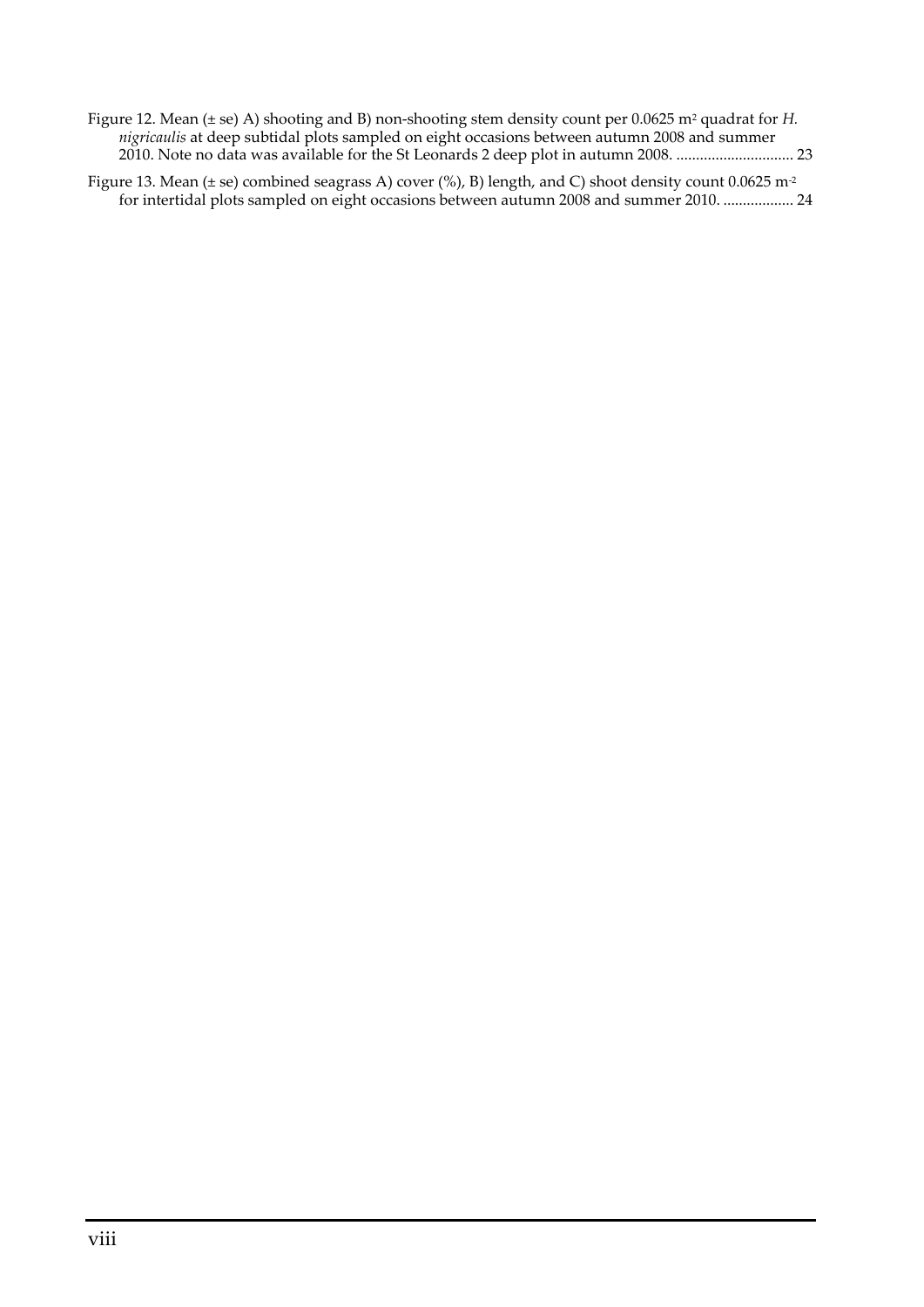# Introduction

Seagrass is an important habitat in Port Phillip Bay (PPB). Seagrasses are highly productive ecosystems, supporting diverse faunal assemblages, many of commercial importance. Seagrass plants filter and retain nutrients, stabilise sediments and baffle wave energy, protecting adjacent coastal shorelines from erosion.

The Seagrass Monitoring Program is described in the Port of Melbourne Corporation (PoMC) Channel Deepening Baywide Monitoring Programs (CDBMP) Seagrass Monitoring Detailed Design (PoMC 2010).

The objective of this program is to detect changes in seagrass health in PPB outside expected variability. The program consists of three main elements:

- Annual large-scale monitoring of seagrass coverage at nine regions using aerial mapping and periodic video ground-truthing in April/May
- Small-scale monitoring of seagrass health for six of the nine regions at representative field assessment plots sampled quarterly
- Monitoring of key parameters that are known to affect seagrass health (including light, turbidity and epiphyte abundance).

### Purpose of this Report

This milestone report covers the period January– February 2010. This report presents:

- A summary of results for the small-scale monitoring of seagrass health undertaken in summer (January-February) 2010
- A brief discussion of relevant observations for other factors considered to influence seagrass health, where relevant
- A discussion of trends in the data observed, along with statistical comparisons examining changes in seagrass health variables between spring 2009 and summer 2010, and summer 2009 and summer 2010
- Discussion of QA/QC issues and any irregularities, along with any associated implications for the data.

Previous results from this program were reported in Hirst et al. (2008; 2009a, b, c, d, e, 2010). The results of large-scale aerial imagery were presented in Hirst et al. (2009a, e).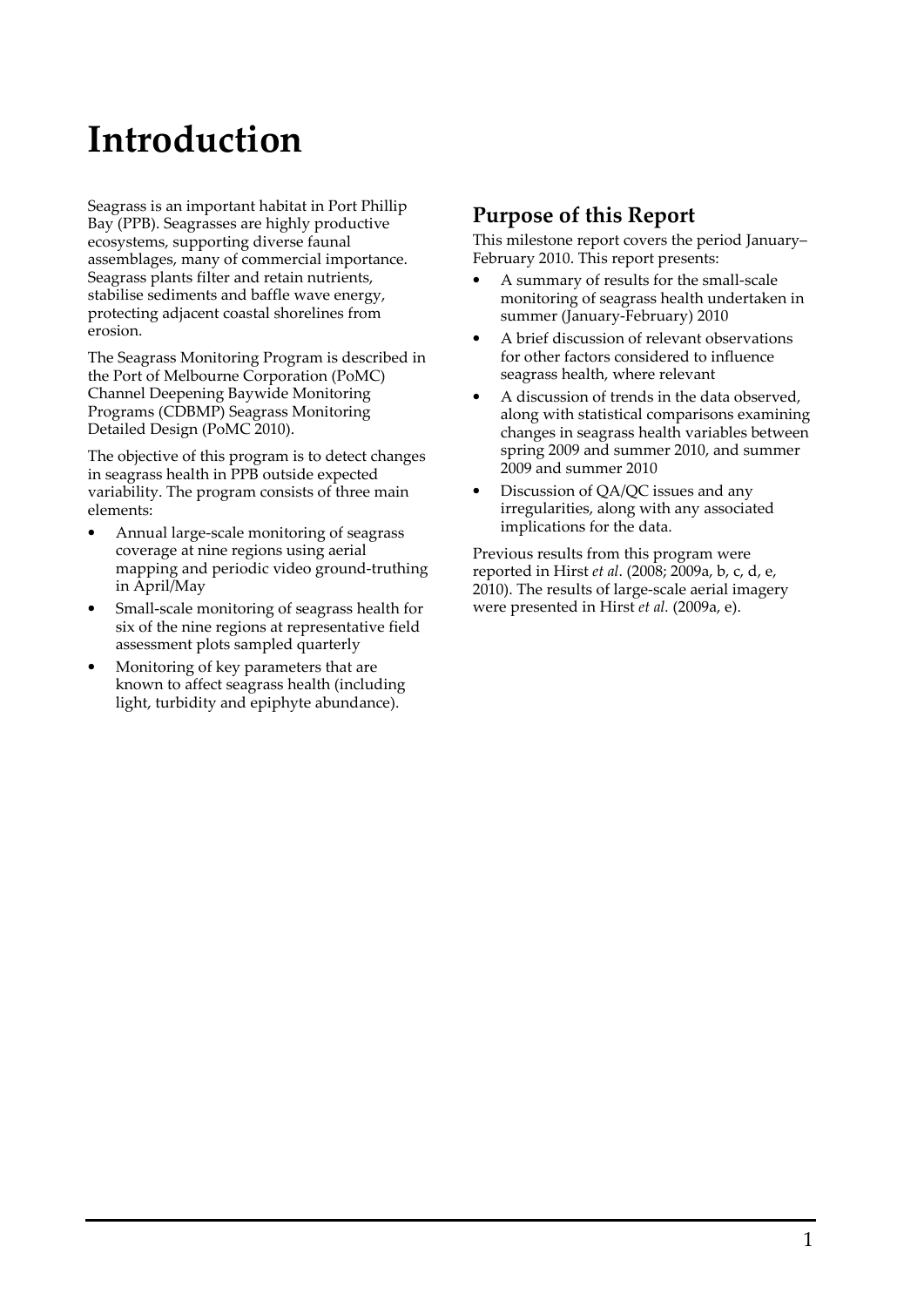# Materials and Methods

Project design and methods for this program are described in PoMC (2010) and Hirst et al. (2008; 2009a, b, c, d). This milestone report focuses on changes to seagrass health. The format of this report has been simplified from past milestone reports in that figures and analyses for factors influencing seagrass health have been omitted (see also Exceptions to Detailed Design). These factors will be considered qualitatively in this report and in greater detail in the Final Report for the program.

This report comprises a single element:

• Small-scale monitoring of seagrass health in six regions (Table 1)

The location of field-assessment plots for smallscale seagrass monitoring in PPB is shown in Figure 1.

## Data Management

#### QA/QC.

There were no significant field events observed or other QA/QC issues recorded during this reporting period.

### Exceptions to Detailed Design

One exception to the Detailed Design (PoMC 2010) applies for the reporting period:

• ER 2010#64: Omission of light and epiphyte data and analyses from Milestone Report #8 and all subsequent reports.

This exception has not affected the conclusions reached in this report.

| Region         | <b>Field Assessment Plots</b> |                 |                        |  |  |
|----------------|-------------------------------|-----------------|------------------------|--|--|
|                | Intertidal                    | Shallow (1-2 m) | Deep $(2-5 \text{ m})$ |  |  |
| Kirk Point     |                               |                 |                        |  |  |
| Point Richards |                               |                 |                        |  |  |
| St Leonards 1  |                               |                 |                        |  |  |
| St Leonards 2* |                               |                 |                        |  |  |
| Swan Bay 1     |                               | $\checkmark$ #  |                        |  |  |
| Swan Bay 2     |                               |                 |                        |  |  |
| Mud Islands    |                               |                 |                        |  |  |
| Blairgowrie    |                               |                 |                        |  |  |

#### Table 1. Summary of small-scale seagrass monitoring plots within regions.

\* Contingency deep plot for St Leonards 1 deep.

# Extra field-assessment plot established in July/Aug 2008 due to positional error in location of original Swan Bay shallow plot established in April/May 2008 (renamed to Swan Bay 2) relative to position of historic sampling plot (see Hirst et al. 2008b and ER2008#13).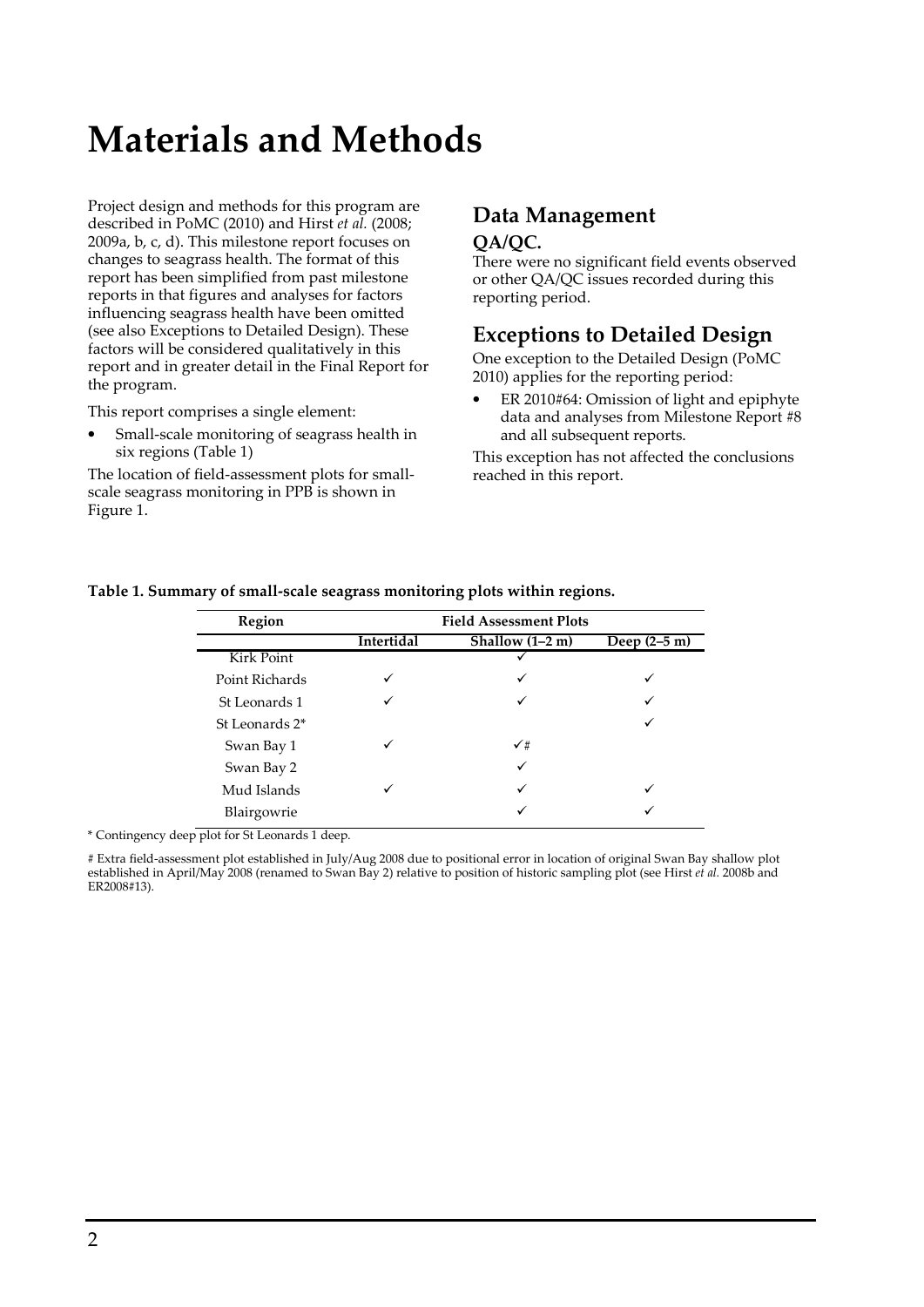

Figure 1. Locations of monitoring regions and small-scale field assessment plots in Port Phillip Bay.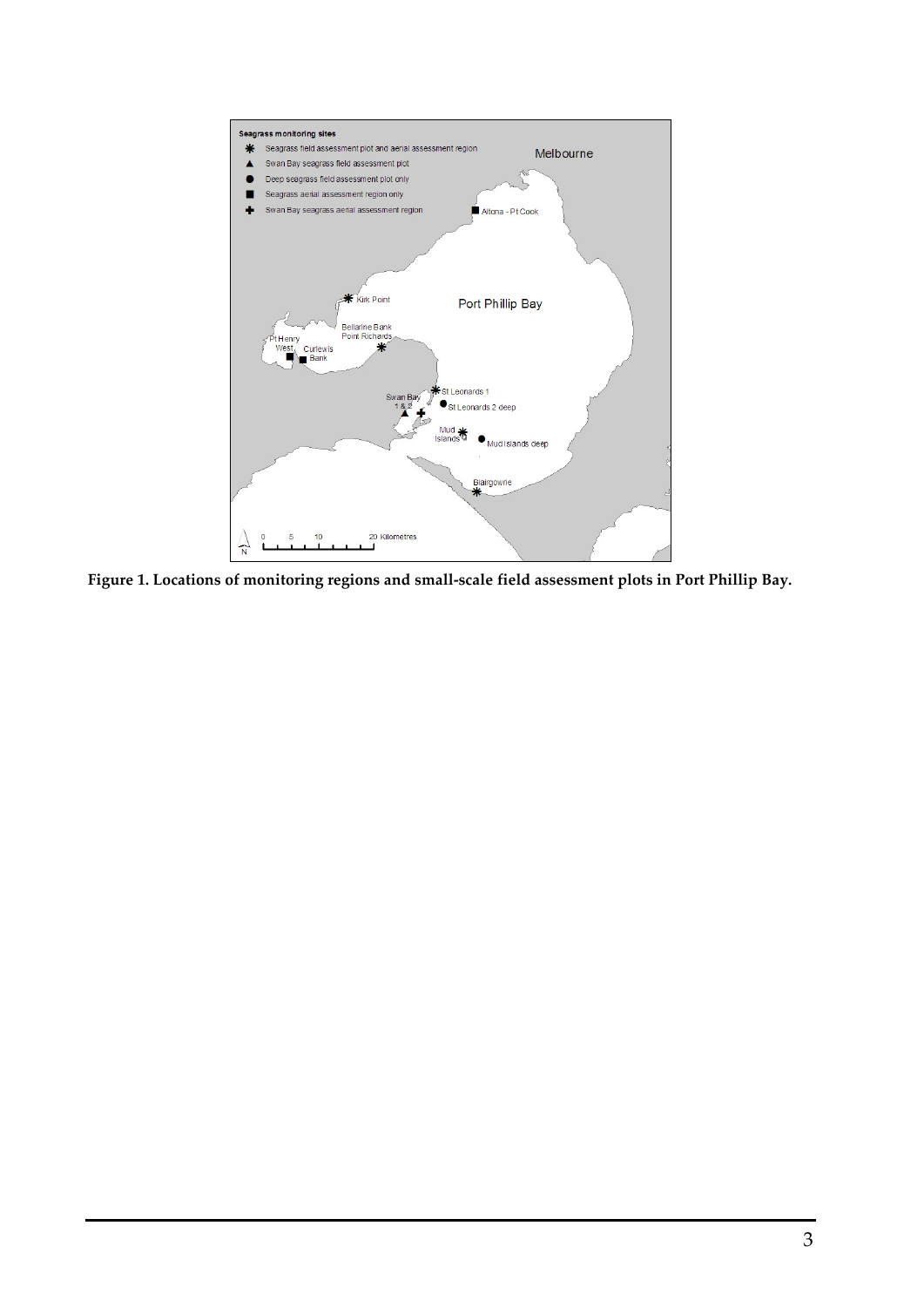# Results

Tables and figures for the reporting period January-February (summer) 2010 are presented in Appendix 1.

### Seagrass health

Statistically significant changes in seagrass variables between spring 2009 and summer 2010, and summer 2009 and summer 2010 are shown in Tables 3 and 4, and summarized below. Seagrass health figures for subtidal plots (shallow and deep) containing H. nigricaulis (Figures 7–12), and intertidal plots, typically dominated by Z. muelleri (Figure 13) are presented in Appendix 2.

Seagrass cover between spring 2009 and summer 2010:

- In shallow subtidal plots, increased at Mud Islands and Point Richards, decreased at Swan Bay 1 and St Leonards, and was unchanged Swan Bay 2, Blairgowrie and Kirk Point (Table 3)
- In the deep subtidal plots, increased at Blairgowrie, Mud Islands, St Leonards 1 and 2, and was unchanged at Point Richards (Table 3)
- In intertidal plots, increased at Mud Islands, and was unchanged at St Leonards, Swan Bay and Point Richards (Table 4).

Seagrass length between spring 2009 and summer 2010:

- In shallow subtidal plots, increased at Point Richards, decreased at Swan Bay 1 and St Leonards, and was unchanged at Blairgowrie, Mud Islands and Swan Bay 2 (Table 3)
- In the deep subtidal plots, decreased at St Leonards 2 and Point Richards, and was unchanged Blairgowrie, Mud Islands and St Leonards 1 (Table 3)
- In the intertidal plots, increased at Mud Islands and Point Richards, and was unchanged at Swan Bay and St Leonards (Table 4).

Shooting stem/shoot density between spring 2009 and summer 2010:

- In shallow subtidal plots, increased at Blairgowrie, decreased at Swan Bay 1 and 2, and St Leonards, and was unchanged at Mud Islands, Point Richards and Kirk Point (Table 3)
- In deep subtidal plots, increased at Blairgowrie, and was unchanged at Mud Islands, St Leonards 1 and 2, and Point Richards (Table 3)
- In the intertidal, increased at Mud Islands and Point Richards, and was unchanged at Swan Bay and St Leonards (Table 4). Colonisation by new Heterozostera nigricaulis plants was responsible for the increase in shoot densities observed at Point Richards in summer 2010 where previously Zostera muelleri had dominated this plot (Figure 2). Z. muelleri plants had been absent from this plot since winter 2009.

Seagrass cover in summer 2010 compared with summer 2009:

- In shallow subtidal plots, was higher at Swan Bay 2 and Point Richards, lower at Swan Bay 1, and unchanged at Blairgowrie, Mud Islands, St Leonards and Kirk Point (Table 3)
- In deep subtidal plots, was higher at Blairgowrie and St Leonards 1, lower at Mud Islands and St Leonards 2, and unchanged at Point Richards (Table 3)
- In intertidal plots, higher at Mud Islands and Swan Bay, and unchanged at St Leonards and Point Richards (Table 4).

Seagrass length in summer 2010 compared with summer 2009:

- In shallow subtidal plots, was higher at Mud Islands and Point Richards, lower at Swan Bay 1 and St Leonards, and unchanged at Blairgowrie and Swan Bay 2 (Table 3)
- In deep subtidal plots, was higher at Mud Islands and St Leonards 2, lower at Blairgowrie and St Leonards 1, and unchanged at Point Richards (Table 3)
- Was unchanged at all intertidal plots (Table 4).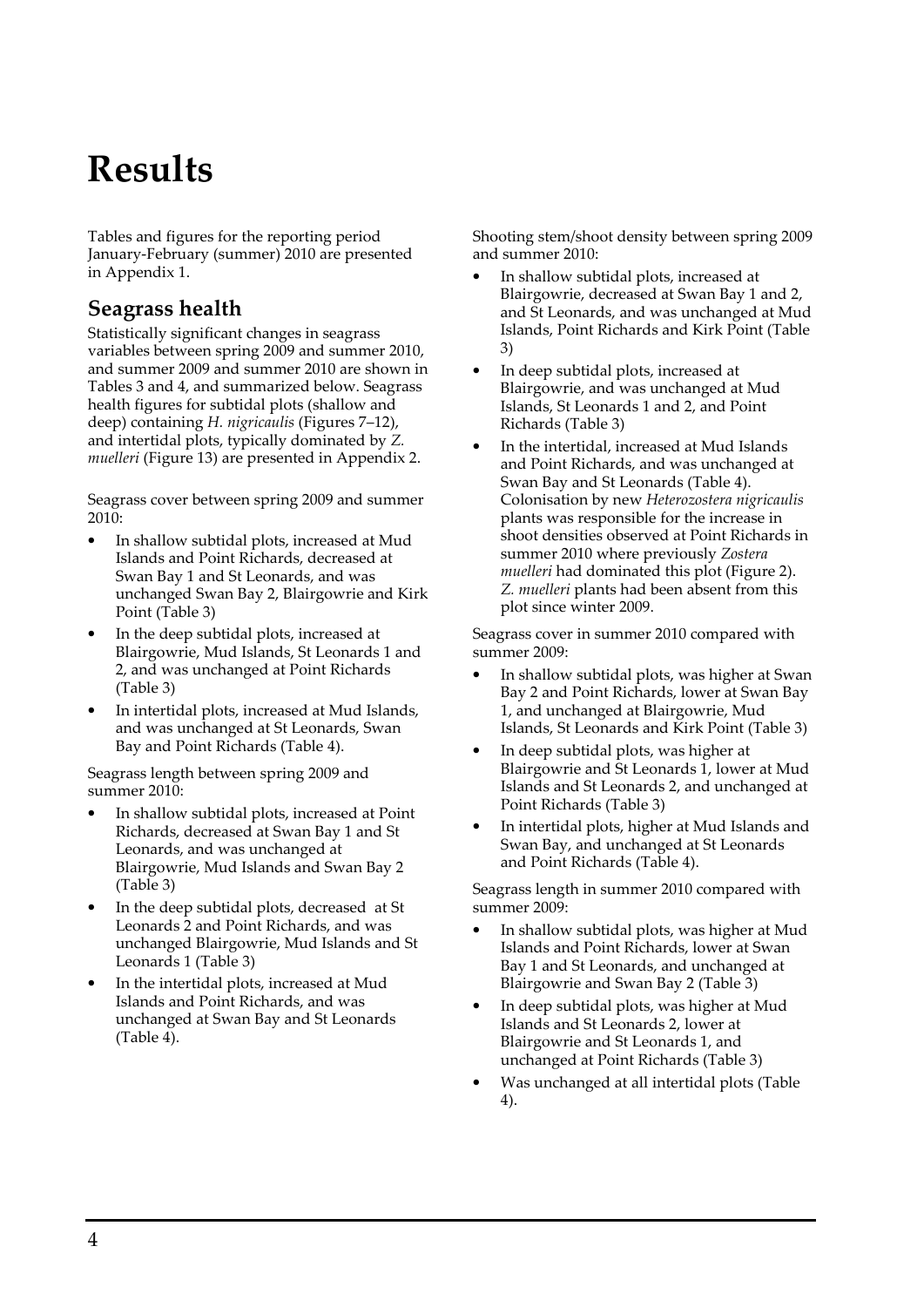Shooting stem/shoot density in summer 2010 compared with summer 2009:

- In shallow subtidal plots, was lower at Swan Bay 1, and unchanged at Blairgowrie, Mud Islands, Swan Bay 2, Point Richards, St Leonards and Kirk Point (Table 3)
- In deep subtidal plots, was higher at Blairgowrie and St Leonards 1, lower at Mud Islands and St Leonards 2, and unchanged at Point Richards (Table 3)
- In intertidal plots, was higher at Mud Islands and Swan Bay, and unchanged at St Leonards and Point Richards (Table 4).

#### Intertidal seagrass upper limits

Spatial changes in the monitoring lines for the upper extent of the intertidal seagrass at Mud Islands, St Leonards and Point Richards are presented in Figures 3-5.

The position of intertidal monitoring lines at Mud Islands had moved >2 m in sections between spring 2009 and summer 2010 (Figure 3). The position of lines 1 and 2 was similar to that recorded in spring 2009, although sections had migrated offshore by up to 2.8 m between spring 2009 and summer 2010. Line 3 had moved offshore by up to 10.3 m since summer 2009, and by up to 4.6 m at its eastern end between spring 2009 and summer 2010.

The positions of the intertidal monitoring lines at St Leonards (Figure 4) have remained relatively stable during the monitoring program and little variation was observed between spring 2009 and summer 2010.

The position of line 1 at Point Richards was similar to that recorded in spring 2009 (Figure 5). All intertidal seagrass at lines 3 and 4 was buried under sand by spring 2008. Intertidal seagrass along line 2 at Point Richards had disappeared under sand by spring 2009. Line 2 is located adjacent to the intertidal monitoring plot, where intertidal seagrass also disappeared during the same period. No intertidal seagrass was present along lines 2, 3 and 4 in summer 2010.

### Subtidal seagrass lower limits

Video surveys of maximum seagrass depth were conducted at Blairgowrie and Point Richards in

January and February (summer) 2010 (Figure 6). In summer 2010 shooting H. nigricaulis stems were observed at a significantly greater depth at Point Richards (mean depth = 9.2 m) than Blairgowrie (mean depth  $= 6.1$  m). These differences have not always been evident (e.g. autumn 2009) as indicated by the significant interaction between location and date  $(location*date F<sub>5.99</sub>=6.8, P<0.001).$ 

Maximum seagrass depth at Blairgowrie and Point Richards in summer 2010 was unchanged since spring 2009 (planned contrast, P>0.05). Maximum seagrass depth was significantly shallower in summer 2010 than summer 2009 at Blairgowrie (planned contrast, P=0.031) and Point Richards (planned contrast, P=0.034) (Figure 6).

### Factors that affect seagrass health

Information on epiphyte cover and light attenuation were collected in summer 2010, but are not presented in detail here. These data varied during the reporting period as expected, based on results from previous monitoring, and were not required to interpret changes in seagrass health. In future milestone reports, epiphyte data will only be reported if 'significant' changes to seagrass health are detected.

Based on evidence from the literature and investigations in PPB, an average value of 15% of surface light was adopted as a conservative minimum annual light requirement for Zosteraceae species in the southern part of PPB (CEE 2007). Mean daily benthic light levels exceeded 15% of surface irradiance at all sites from November 2009 to March 2010.

Calculations were based on all data at Blairgowrie and Mud Islands, on 147 of 151 days at St Leonards, 114 of 151 days at Kirk Point (Long Reef), 106 of 151 days at Swan Bay, and 58 of 151 days at Point Richards. There were sufficient data to assess the influence of light on seagrass health during the reporting period, but light data will no longer be recorded in future reporting periods as part of this program.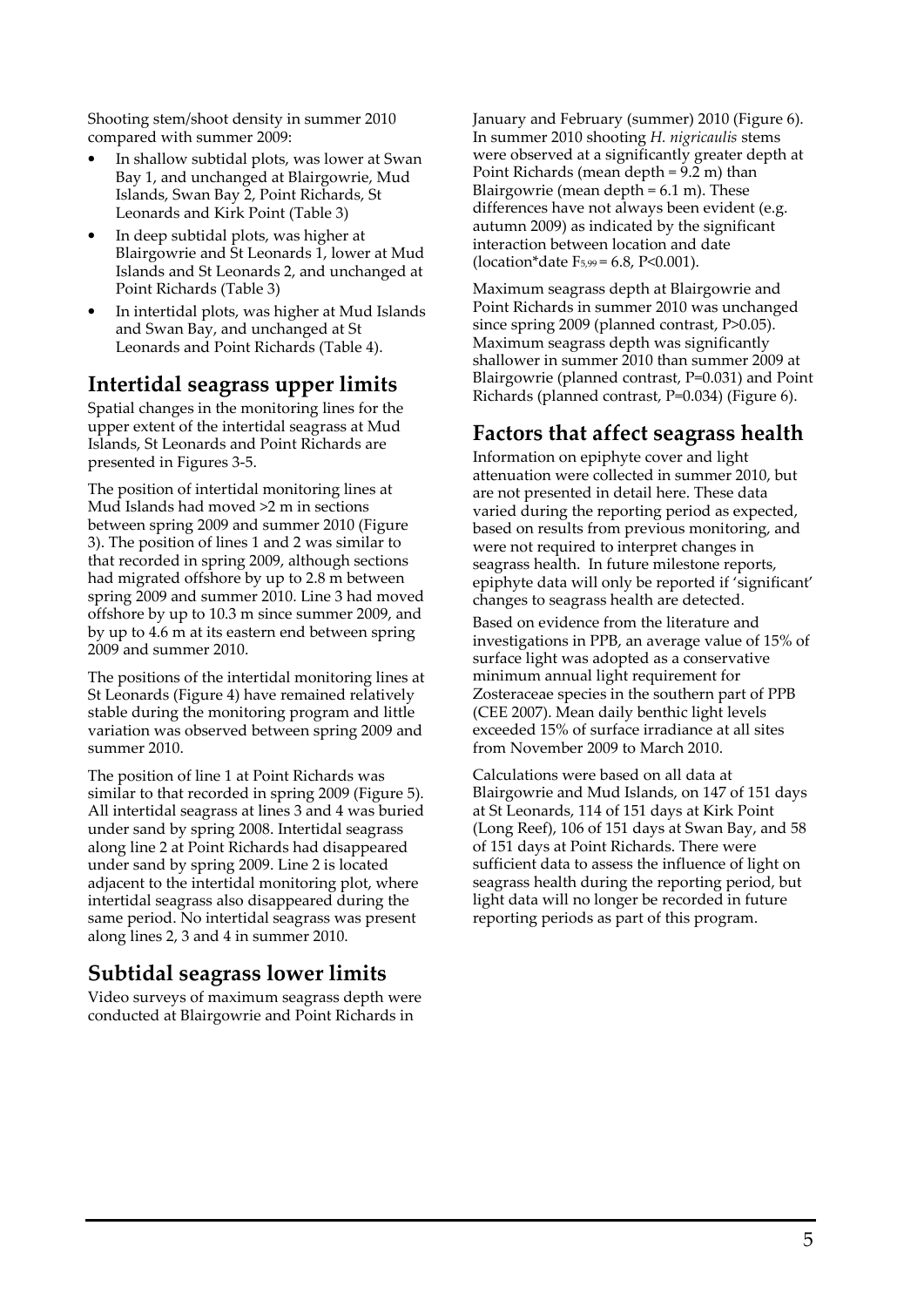# Discussion

Seagrass abundance in PPB is dynamic at a range of spatial and temporal scales. Historical time series derived from coastal aerial photography show that seagrass abundance at large spatial scales (1-10 km) has varied substantially at a number of locations around PPB over the past 70 years (Ball et al. 2009a). At a much smaller spatial scale (1-10 m) seagrass cover, length and stem/shoot density is highly variable over much shorter time scales (months-years) (Hirst et al. 2008; 2009a, b, c, d, e, 2010).

After two years of monitoring, the program presents a preliminary conceptual model examining the role of key drivers – identified from the seagrass literature – and their relative importance in determining seagrass distribution and abundance in the southern and central regions of PPB for which we have good information on seagrass health and factors that influence seagrass health. The model provides a summary of key findings to date, and highlights areas that will be analysed in greater detail as part of a proposed Final Report for this Program.

### Key drivers of seagrass distribution and abundance in PPB: a preliminary model

Light, depth and sediment transport processes are considered to be the primary factors determining seagrass distribution in subtidal environments, whereas desiccation stress is considered the most important factor determining the upper distribution of seagrass in intertidal environments (Larkum et al. 2006). Seagrasses have much higher light requirements than marine macroalgae and are typically restricted to clear, shallow waters. Depth and water clarity (turbidity) directly influence the amount of light reaching the benthos via their impact on light attenuation. Turbulent wave action can preclude seagrasses from exposed locations along the open coast in areas where there is sufficient light for seagrasses to grow. Water movement may also influence the stability of the seabed, via the transport and/or deposition of bottom sediments; Zosteraceae species, in particular, are sensitive to burial and erosion (Cabaco et al. 2008).

#### Light

The southern part of PPB is characterised by high water clarity. Light attenuation  $(K_d)$  rarely exceeded  $0.5 \text{ m}$ <sup>1</sup> during the course of this program (April 2008-April 2010). Periods of high turbidity (possibly associated with storm events) often corresponded with reductions in light attenuation, but were generally short in duration (e.g. 3-4 days) (Hirst et al. 2008; 2009a, b, c, d, e, 2010). There was no detectable relationship between variation in subtidal seagrass health and light attenuation, in part because whilst seagrass cover, length and stem densities varied appreciably between seasons, light attenuation remained relatively constant through time. Most seagrass beds of significant size in PPB are restricted to shallow waters (i.e. < 5 m) along the periphery of the southern shores of PPB or the Geelong Arm, or in shallow embayments such as Swan Bay (Blake and Ball 2001). Consequently, light is unlikely to be an important driver of seagrass distribution and abundance for seagrass meadows situated in these shallow waters.

Seasonal changes in the daily photoperiod and temperature are known to directly influence seagrass growth rates (Bulthuis 1987), but the extent to which variation in growth rates influences variation in seagrass cover, length and stem/shoot density is unclear at this point. Seasonal changes in day length (total light) and water temperature will be examined further in a Final Report for this program.

The pathway most commonly implicated in the loss of seagrass in southern Australia is that driven by elevated inputs of nutrients and/or suspended sediments into coastal systems (typically anthropogenic in origin), which lead to elevated levels of phytoplankton and epiphytic algal growth and productivity (Ralph et al. 2006). Higher loads of suspended particles associated with phytoplankton blooms and elevated turbidity impede light transmission to the benthos, leading to reduced seagrass productivity and mortality. There are few direct inputs of nutrients into the southern part of PPB, other than via diffuse run-off. Ambient nutrient levels in the southern half of PPB are typical of Victorian coastal waters (i.e. slightly oligotrophic) (EPA 2010). Water quality in the southern half of PPB is relatively high, and is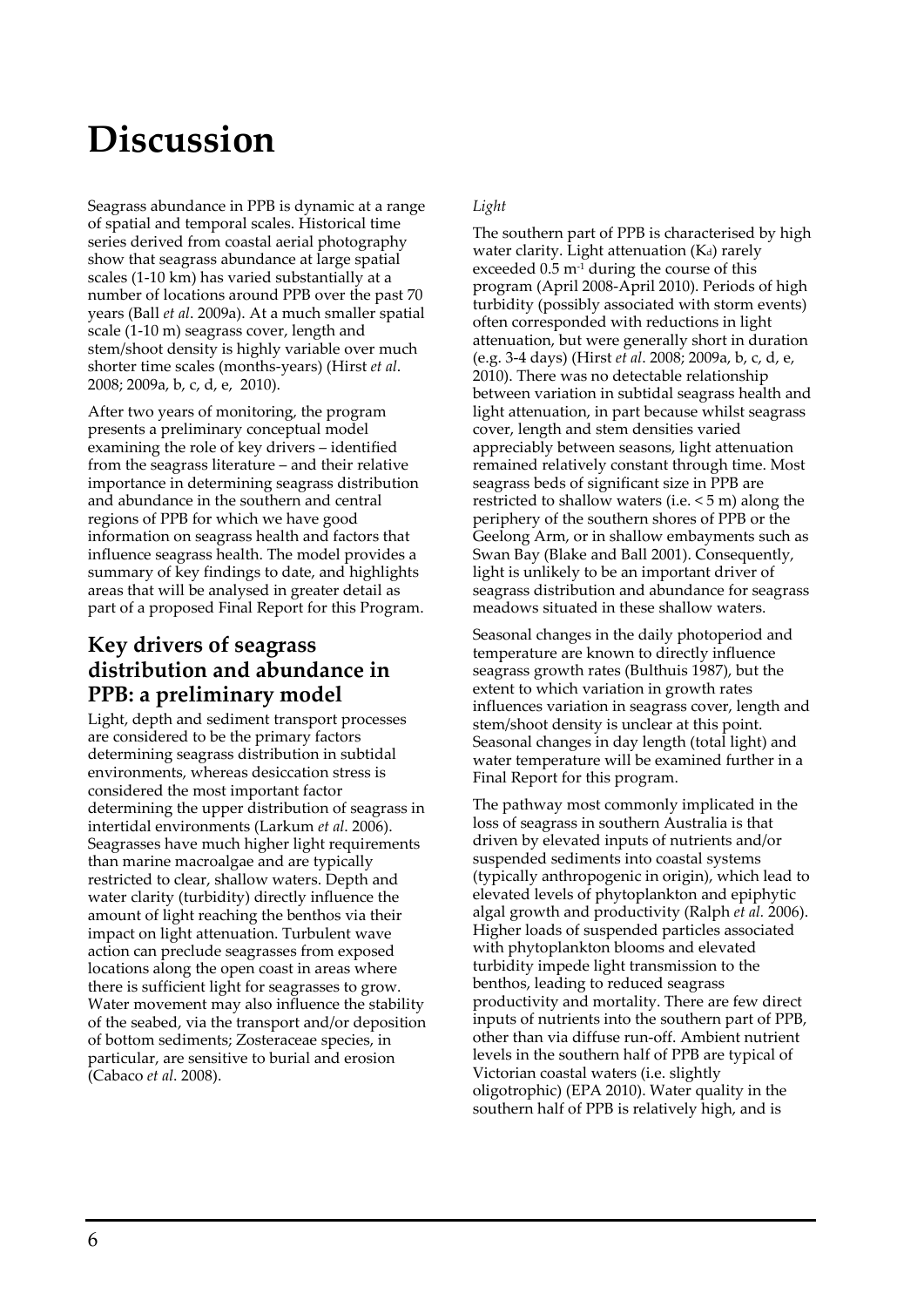unlikely to be an important driver of seagrass health in this part of the PPB.

Seagrasses are important sites for attachment of biota, including epiphytic algae and encrusting sessile invertebrates. In high abundance, epiphytic algae may cause excessive shading of seagrass leaves, although there is little evidence that high epiphyte cover is associated with low seagrass health in PPB. Epiphyte cover was often highest where seagrass cover was high, in part because the seagrass in these plots provide abundant substratum for epiphyte growth.

#### Depth

Video transects at Blairgowrie and Point Richards indicate that H. nigricaulis plants are largely restricted to depths less than 10 m (Figure 6), with most significant seagrass beds growing in water less than 5 m (Blake and Ball 2001). This finding is consistent with the predictions for seagrasses in PPB (CEE 2007). Assuming a minimum light requirement of 10% for H. nigricaulis (Bulthuis 1983) and an average  $K_d$  of  $0.3 \text{ m}$ <sup>1</sup> for PPB, the compensation depth for this species is approximately 10 m. Light and depth are important, in so far as they exclude seagrasses from deeper habitats in PPB.

#### Water movement and sediment transport

Seagrasses are sensitive to burial and erosion driven by changes in bottom sediment transport, and a number of studies have demonstrated high seagrass mortality as a result of natural or experimental burial and erosion (Ralph et al. 2006, Cabaco et al. 2008). Both processes have been implicated in the loss of seagrass in the intertidal zone at Point Richards (burial and erosion) and for deep plots at St Leonards (principally erosion) (Hirst *et al.* 2009c, e). It has been hypothesised that sediment transport processes, linked to changes in wind direction and intensity or currents, are likely to be important in determining long-term, decadalscale variation in seagrass area observed in PPB over the past 70 years (Ball et al. 2009). Burial and erosion are likely to be important drivers of seagrass dynamics in PPB at a range of scales, but this program has limited data to elucidate further.

#### Desiccation stress

Desiccation is considered to be the primary factor determining the upper limit of seagrass in the intertidal zone. In particular, extreme summer temperatures may define the upper intertidal extent of seagrass. Where high temperatures

coincide with prolonged exposure to the air (i.e. extreme low tides), damage caused by high desiccation/thermal stress may be irreparable.

Seagrass upper limits varied appreciably in PPB during this study. Intertidal seagrass disappeared at one location (Point Richards) and migrated appreciably seaward at another (Mud Islands). During the past 12 months the largest movements seaward in seagrass upper limits at Mud Islands were recorded during the warmer months (spring-summer-autumn) when temperatures are higher (see Hirst et al. 2009c, and this report). It will sometimes be difficult to distinguish variation in shoreline position from burial events that result in the loss of intertidal seagrass. Seasonal movements in the upper extent of intertidal seagrasses will be explored in more detail in the Final Report.

### Seagrass health in summer 2010 Subtidal

Seagrass health varied appreciably between shallow subtidal plots in summer 2010 (Appendix 2 Figures 7 to 12). Seagrass cover, length and shooting stem densities remained high at Blairgowrie, Mud Islands and Swan Bay 2 shallow plots, and low at Point Richards, St Leonards and Kirk Point. Seagrass cover, length and shooting stem density continued to decline at the Swan Bay 1 shallow plot. This pattern is entirely consistent with established trends for these plots.

Seagrass health at deep subtidal plots exhibited signs of recovery following recent declines. Seagrass cover increased at four of the five deep subtidal plots: Blairgowrie, Mud Islands, St Leonards 1 and 2, but remained low at Point Richards. Prior to summer 2009, seagrass cover exceeded 40% at Mud Islands and St Leonards 2, but decreased substantially thereafter. Seagrass cover, length and shooting stem density have been low at Blairgowrie, Point Richards and St Leonards 1 throughout this study, but since winter 2009 seagrass cover and shooting stem density have increased appreciably at St Leonards 1 (Table 2).

By comparison there is little evidence of recovery at Point Richards and Kirk Point shallow plots. Both plots had substantial seagrass cover (>80%) prior to autumn 2008 (Hirst et al. 2010). The absence of recovery at these plots, in part, mirrors ongoing declines observed at the largescale for each of these locations. Seagrass area at Point Richards is near historical lows, whereas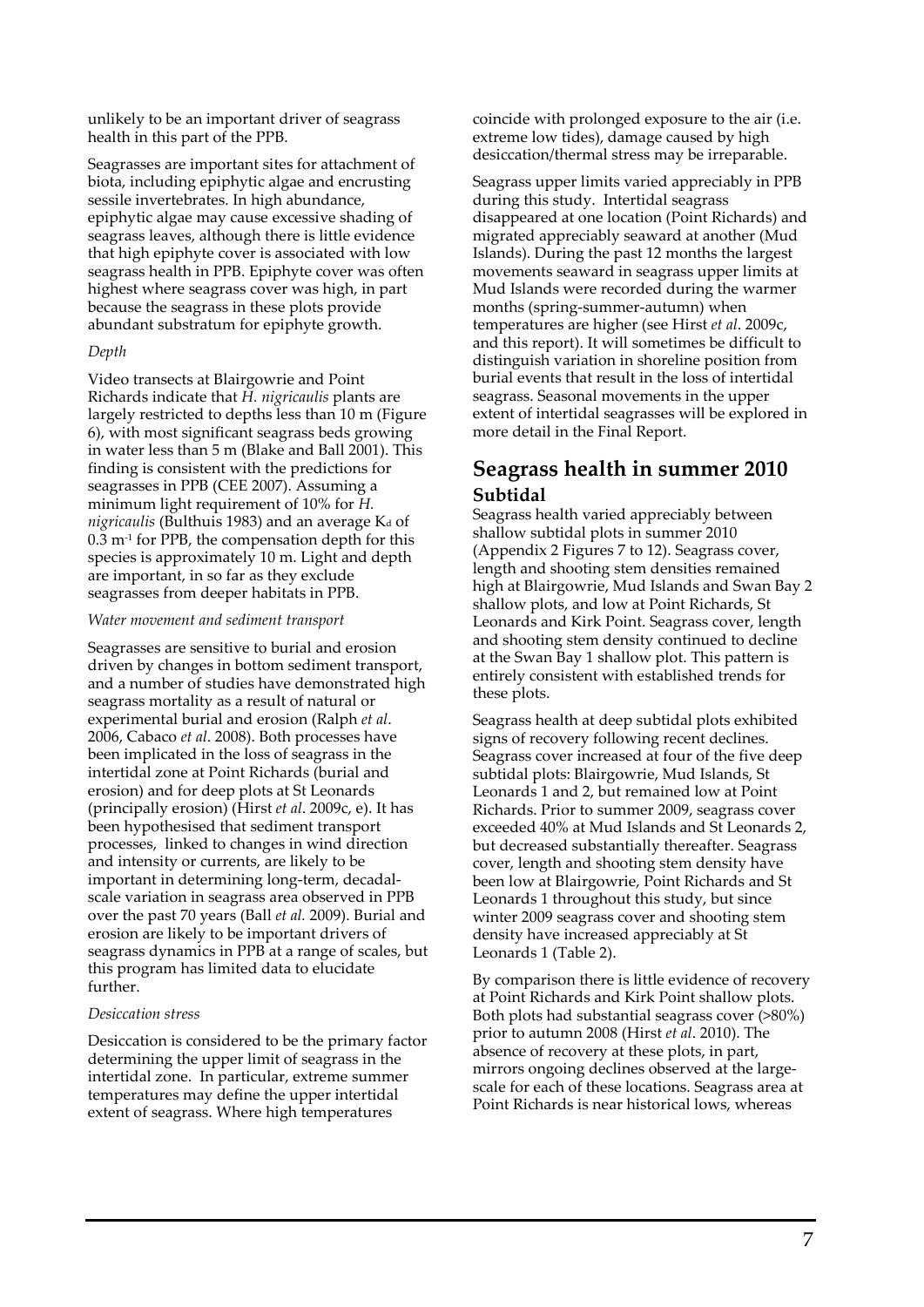seagrass area at Kirk Point has declined by up to 50% since 2007 (Hirst et al. 2009e).

#### Intertidal

Intertidal seagrass at St Leonards and Swan Bay has remained relatively stable throughout the course of this program (Appendix 2 Figure 13). Seagrass cover at Mud Islands dropped to 25% in winter 2009, but by summer 2010 seagrass had expanded to cover almost 100% of the plot, coupled with corresponding increases in seagrass length and shoot density. Intertidal seagrass at Swan Bay, Mud Islands and St Leonards behaved in a way which is consistent with previous trends observed at these plots.

Seagrass reappeared in the Point Richards plot between spring 2009 and summer 2010. Prior to this event, no seagrass has been recorded at this plot since winter 2009. Where previously this plot had been dominated by Zostera muelleri, Heterozostera nigricaulis plants were recorded in summer 2010. As this plot has been occupied by Z. muelleri since at least November 2005 (Ball et al. 2009b), it is likely that the new H. nigricaulis plants have grown from seeds or vegetative propagules rather than existing rhizome material in the sediment. The presence of dead H. nigricaulis stems and 'rhizome mats' at locations adjacent to the intertidal plot indicates that H. nigricaulis plants previously grew at this location. It is not clear why H. nigricaulis and not Z. muelleri has recolonised this plot but, given a history of H. nigricaulis growth at this location, this event is not considered unusual.

### Conclusions

The health of seagrasses in PPB between spring 2009 and summer 2010 varied as expected, based on comparisons with studies of Zosteraceae species in PPB and elsewhere.

A preliminary conceptual model examining the role of key drivers and their relative importance in determining seagrass distribution and abundance in PPB is presented in this milestone report. Evidence suggests that burial and erosion mediated by sediment transport processes (waves, currents) are more important drivers of seagrass abundance in PPB than light, depth or epiphyte cover. Seasonal variation in desiccation stress may also be important in determining the upper extent of seagrass distribution in intertidal habitats in PPB.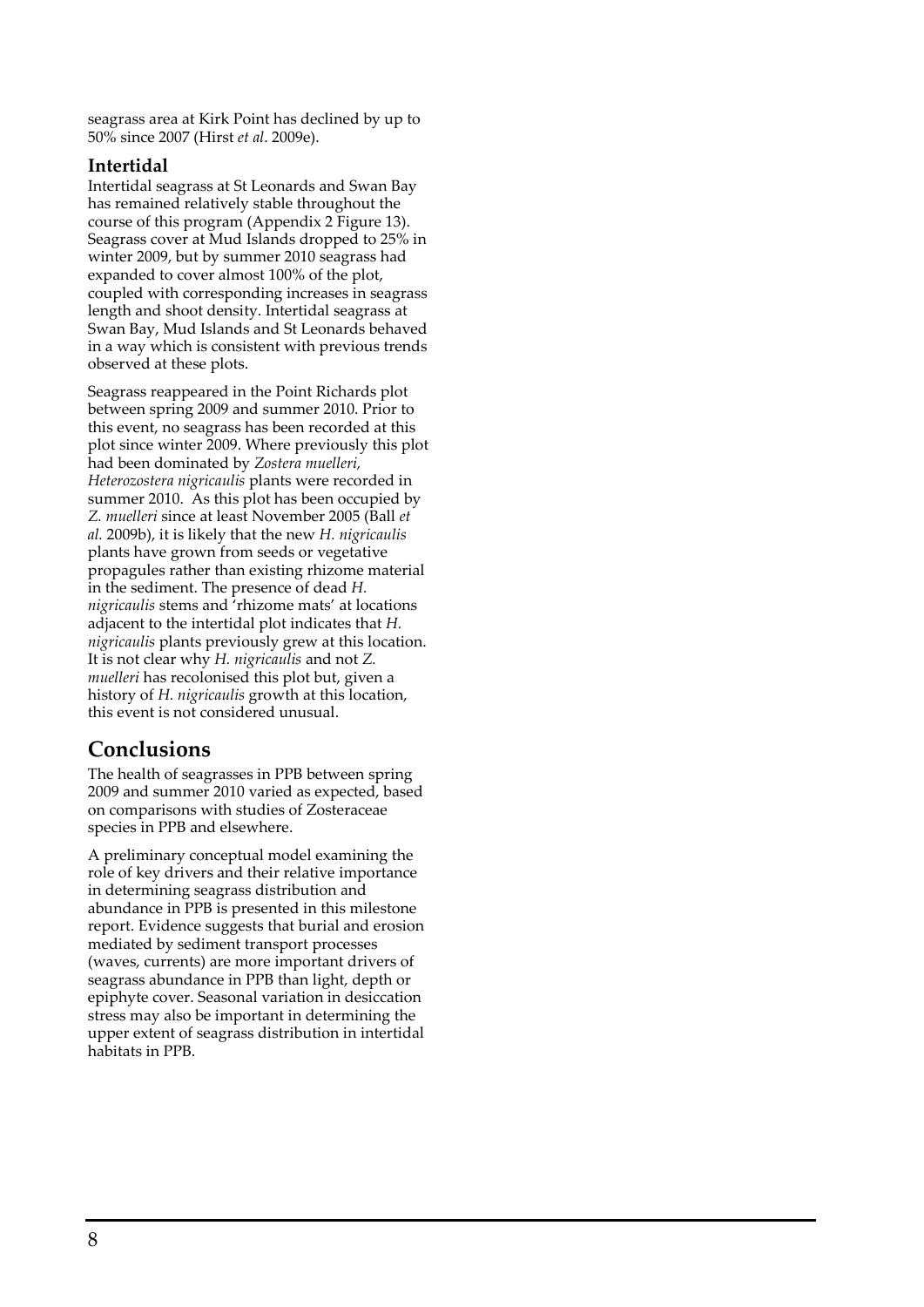|                      | Shallow (1-2 m)                                                                                                                                                                                                          | Deep $(2-5 m)$                                                                                                                                                                    | Intertidal                                                                                                                                                                                |
|----------------------|--------------------------------------------------------------------------------------------------------------------------------------------------------------------------------------------------------------------------|-----------------------------------------------------------------------------------------------------------------------------------------------------------------------------------|-------------------------------------------------------------------------------------------------------------------------------------------------------------------------------------------|
| Blairgowrie          | Seagrass cover/stem<br>counts at this plot have<br>remained high and<br>relatively stable since<br>spring 2008. Stem<br>counts increased<br>significantly in last<br>quarter, but cover and<br>length were<br>unchanged. | Seagrass cover low<br>$(5\%)$ , but slight<br>increase in cover and<br>stem density b/w spring<br>2009 & summer 2010.                                                             |                                                                                                                                                                                           |
| <b>Mud Islands</b>   | Seagrass cover/stem<br>counts at this plot have<br>remained high and<br>relatively stable since<br>spring 2008. Seagrass<br>cover increased in last<br>quarter. Seagrass<br>length higher than last<br>summer (2009).    | Most seagrass at this<br>plot lost b/w summer &<br>autumn 2009. Seagrass<br>cover remains low<br>(<15%), but significant<br>increase in cover b/w<br>spring 2009 & summer<br>2010 | Seagrass cover but not<br>shoot counts varied<br>substantially b/w<br>autumn 2008 and<br>winter 2009. Significant<br>increase in cover/shoot<br>counts $b/w$ spring 09 $\&$<br>summer 10. |
| Swan Bay 1           | Seagrass cover has<br>declined since major<br>loss of cover b/w<br>spring 2008 and<br>summer 2009. Seagrass<br>cover, length and stem<br>count decreased in the<br>last quarter.                                         |                                                                                                                                                                                   | Seagrass cover/shoot<br>counts relatively stable<br>b/w autumn 2008 and<br>summer 2010                                                                                                    |
| Swan Bay 2           | Seagrass cover/stem<br>counts at this plot have<br>remained high and<br>relatively stable since<br>winter 2009. Stem<br>counts decreased in<br>the last quarter, but<br>cover and length<br>unchanged.                   |                                                                                                                                                                                   |                                                                                                                                                                                           |
| <b>St Leonards 1</b> | Seagrass disappeared<br>completely at this plot<br>between spring 2009<br>and summer 2010. No<br>seagrass at this plot.                                                                                                  | Substantial growth of<br>seagrass at this plot.<br>Prior to summer 2009,<br>seagrass cover <2%, but<br>by summer 2010<br>seagrass covered 31% of<br>plot.                         | Seagrass cover high in<br>summer 2010. Seagrass<br>cover/length/shoot<br>counts increased<br>significantly b/w spring<br>2009 and summer 2010.                                            |

Table 2. Long-term (monitoring program duration) and short-term (spring 2009-summer 2010) trends in seagrass health at each small-scale monitoring plot.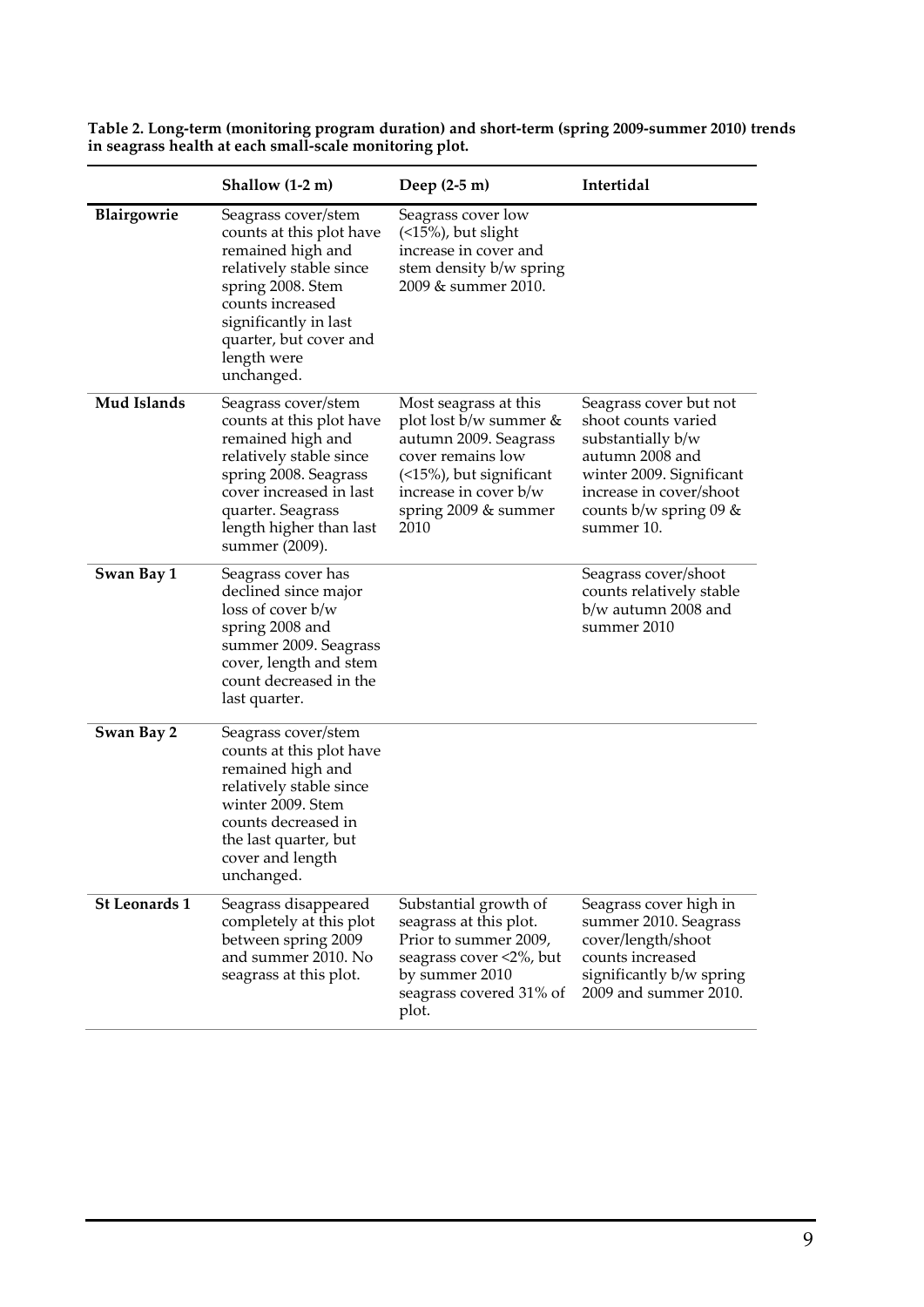| <b>St Leonards 2</b>  |                                                                                                                   | Few living seagrass<br>plants recorded at this<br>plot in summer 2010.<br>Most seagrass lost<br>between spring and<br>summer 09. |                                                                                                                                                                       |
|-----------------------|-------------------------------------------------------------------------------------------------------------------|----------------------------------------------------------------------------------------------------------------------------------|-----------------------------------------------------------------------------------------------------------------------------------------------------------------------|
| <b>Point Richards</b> | No living seagrass at<br>this plot (dominated<br>by dead stems) since<br>the beginning of study<br>in autumn 2008 | Seagrass cover very low<br>$(2\%)$ since the<br>beginning of study in<br>autumn 2008                                             | Plot recolonised by<br>Heterozostera nigricaulis<br>plants in summer 2010.<br>Plot previously<br>supported Zostera<br><i>muelleri</i> plants prior to<br>winter 2009. |
| <b>Kirk Point</b>     | No seagrass at this<br>plot.                                                                                      |                                                                                                                                  |                                                                                                                                                                       |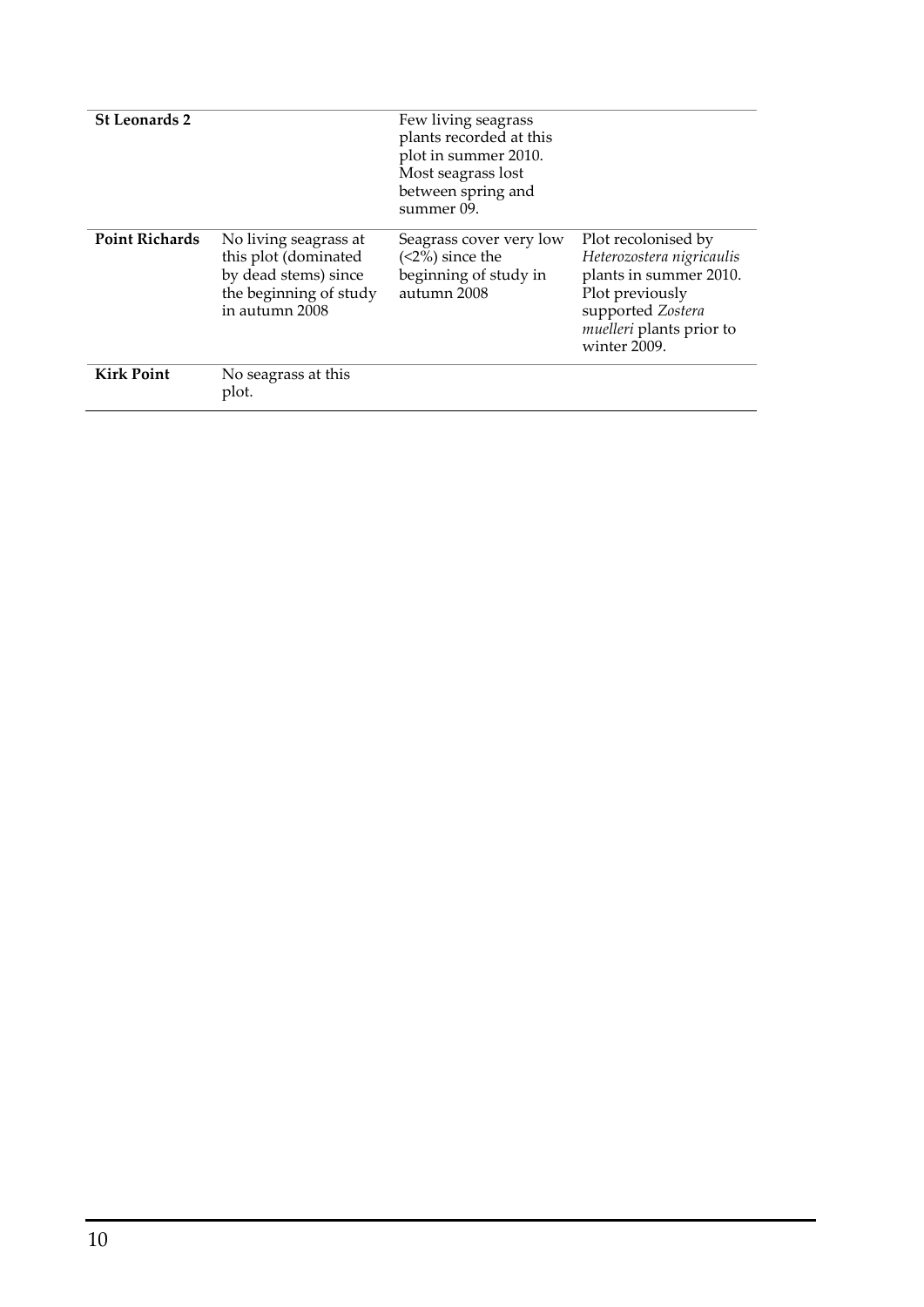# Acknowledgements

Camille White, Guy Werner, Peter Young and Dave Reilly participated in the SCUBA diver surveys. David Hatton and Peter Young assisted in setting up the light loggers and wiper systems.

Some of the field work was undertaken with the charter vessel 'Reel Easy' skippered by Ian Garland.

Statistical advice was provided by Mervyn Thomas of Emphron Informatics statistical consulting.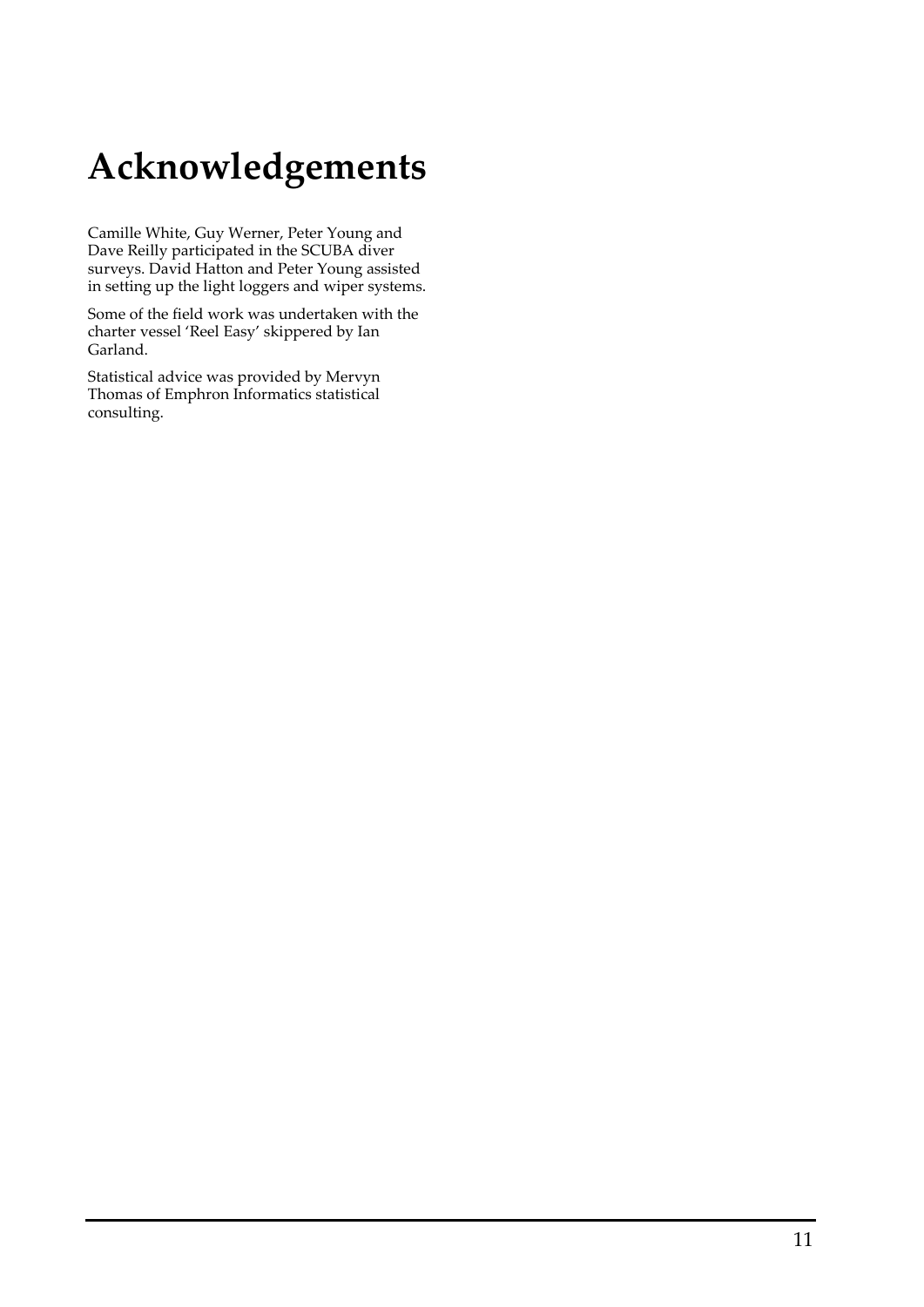## References

Ball, D., Soto-Berelov, M., Young, P. and Coots, A. (2009a). Baywide Seagrass Monitoring Program - Historical Seagrass Mapping. Fisheries Victoria Technical Report Series No. 70. Department of Primary Industries, Queenscliff, Victoria, Australia.

Ball, D., Hirst, A., Parry, G., Heislers, S., Blake, S., Werner, G., Young, P. and Coots, A. (2009b). Analysis of Victorian seagrass health at a multiregional level 2004–07. Report No. 66. Department of Primary Industries, Queenscliff, Victoria, Australia.

Blake, S. and Ball, D. (2001). Victorian marine habitat database: Seagrass mapping of Port Phillip Bay, Marine and Freshwater Resources Institute Report no. 36. Marine and Freshwater Resources Institute, Queenscliff

Bulthuis, D. (1983). Effects of in situ light reduction on density and growth of the seagrass Heterozostera tasmanica (Martens ex Aschers.) den Hartog in Western Port, Victoria, Australia. J. Exp. Mar. Biol. Ecol. 67, 91-103.

Bulthuis, D.A. (1987). Effects of temperature on photosynthesis and growth of seagrasses. Aquatic Botany 27, 27-40.

Cabaço S, Santos R, Duarte CM (2008) The impact of sediment burial and erosion on seagrasses: A review. Estuarine, Coastal and Shelf Science 79, 354- 366.

CEE. (2007). PPB Channel Deepening Project Supplementary Environmental Effects Statement, Technical Appendix 50 Overview impact assessment. Seagrass. Consulting Environmental Engineers, Port of Melbourne Corporation, Melbourne.

EPA (2010) Baywide Water Quality Monitoring Program, Milestone Report No. 5. Environment Protection Authority.

Hirst, A., Ball, D., Heislers, S., Bake, S. and Coots, A. (2008). Baywide Seagrass Monitoring Program. Milestone Report No. 1. Department of Primary Industries, Queenscliff. Technical Report No. 25.

Hirst, A., Ball, D., Heislers, S., Young, Y., Blake, S. and Coots, A. (2009a). Baywide Seagrass Monitoring Program. Milestone Report No. 2.

Department of Primary Industries, Queenscliff. Technical Report No. 29.

Hirst, A., Ball, D., Heislers, S., Young, Y., Blake, S. and Coots, A. (2009b). Baywide Seagrass Monitoring Program. Milestone Report No. 3. Department of Primary Industries, Queenscliff. Technical Report No. 39.

Hirst, A., Ball, D., Heislers, S., Young, Y., Blake, S. and Coots, A. (2009c). Baywide Seagrass Monitoring Program. Milestone Report No. 4. Department of Primary Industries, Queenscliff. Technical Report No. 43.

Hirst, A., Heislers, S., Ball, D., Blake, S., and Coots, A. (2009d). Baywide Seagrass Monitoring Program, Milestone Report No. 5 (April-May 2009). Department of Primary Industries, Queenscliff, Technical Report Series No. 63.

Hirst, A., Ball, D., Heislers, S., Blake, S., and Coots, A. (2009e). Baywide Seagrass Monitoring Program, Milestone Report No. 6 (July-August 2009). Department of Primary Industries, Queenscliff, Technical Report Series No. 71.

Hirst, A., Ball, D., Heislers, S., Blake, S., and Coots, A. (2010). Baywide Seagrass Monitoring Program, Milestone Report No. 7 (October-November 2009). Department of Primary Industries, Queenscliff, Technical Report Series No. 83.

Larkum, A.W.D., Orth, R. J., and Duarte, C.M (2006) 'Seagrasses: Biology, Ecology and Conservation'. Springer: Dortrecht, Netherlands

PoMC (2010). Seagrass monitoring program – detailed design - CDP\_ENV\_MD\_022 Rev5. Port of Melbourne Corporation, Melbourne.

Ralph PJ, Tomasko D, Moore KA, Seddon S, Macinnis-Ng CMO (2006) Human impacts on seagrasses: eutrophication, sedimentation and contamination. In 'Seagrasses: Biology, Ecology and Conservation'. (Eds AWD Larkum, RJ Orth and CM Duarte) pp. 567-593. (Springer: Dortrecht, Netherlands)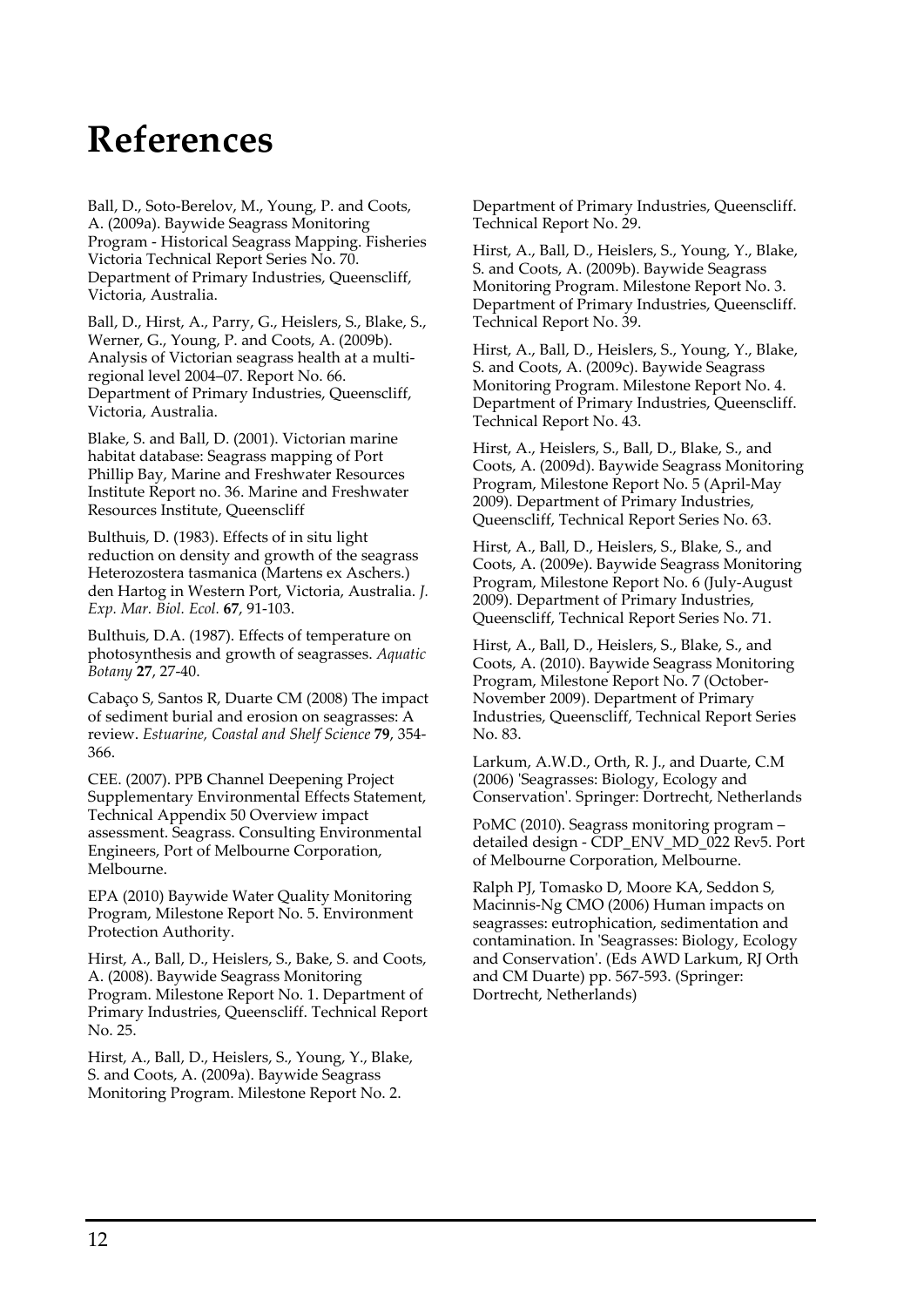Appendix 1. Results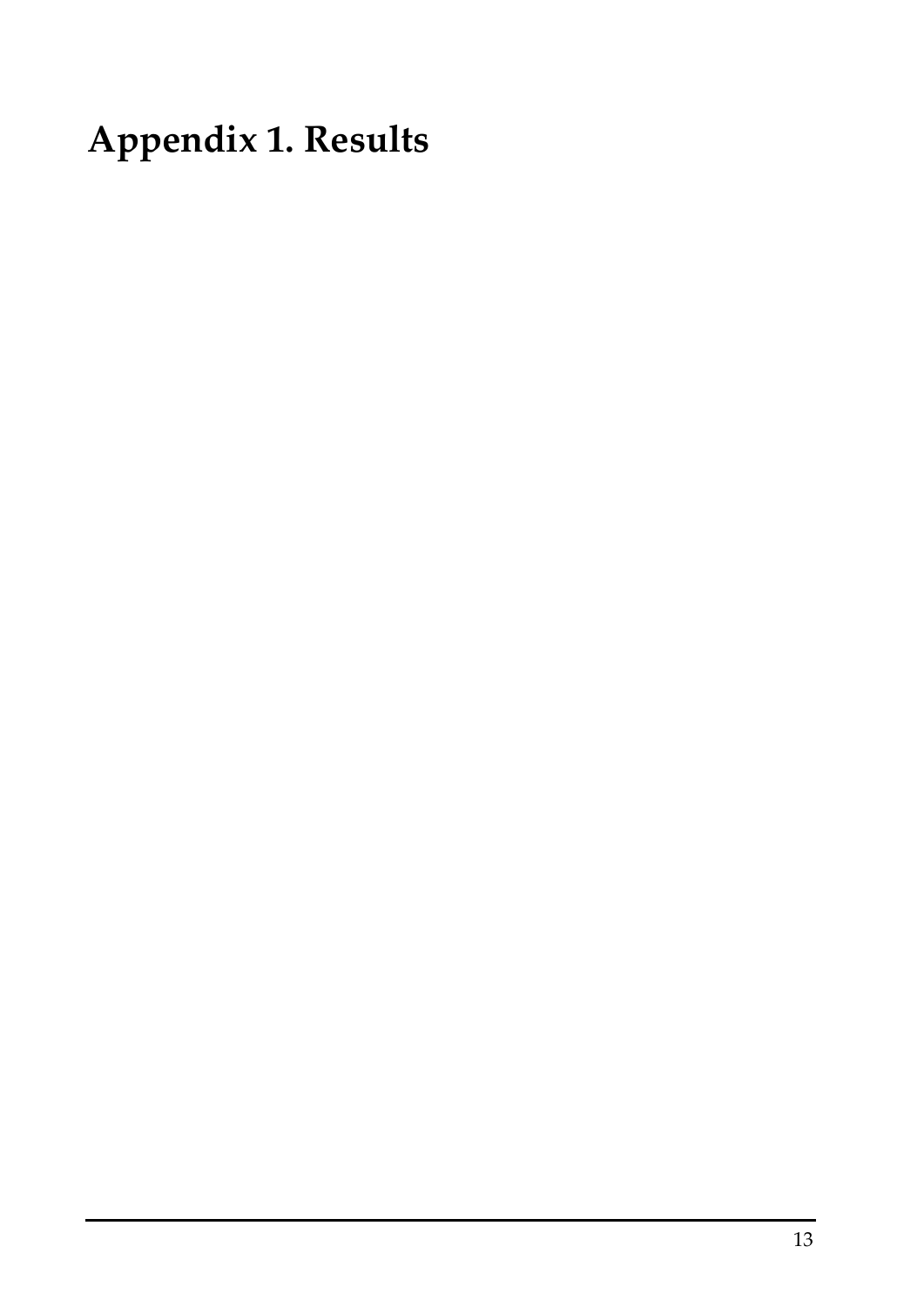Table 3. Summary of linear mixed effects model analysis testing for differences between all regions and sampling dates for seagrass cover, length and shooting stem density counts at shallow and deep subtidal plots. Planned statistical comparisons within each subtidal plot:

C1 - summer 2010 versus spring 2009

C2 – summer 2010 versus summer 2009

|                      | $arcsin (\sqrt{\%} \text{ cover})$ |                | loge (length)                                                                             |                | $log_e$ (count)       |                |
|----------------------|------------------------------------|----------------|-------------------------------------------------------------------------------------------|----------------|-----------------------|----------------|
| Shallow plots        |                                    |                |                                                                                           |                |                       |                |
| Tukeys test (sum 10) | MI>B,SB2>SB1,PR>SL,KP              |                | MI, SB2, B>SB1>PR>SL <kp< td=""><td colspan="2">MI&gt;B,SB2&gt;SB1,PR&gt;SL,KP</td></kp<> |                | MI>B,SB2>SB1,PR>SL,KP |                |
| Contrast             | C <sub>1</sub>                     | C <sub>2</sub> | C1                                                                                        | C <sub>2</sub> | C1                    | C <sub>2</sub> |
| Blairgowrie (B)      | $+0.7$                             | $-0.2$         | $-0.4$                                                                                    | $+1.3$         | $+2.1*$               | $+1.0$         |
| Mud Islands (MI)     | $+3.1**$                           | $+0.8$         | $\Omega$                                                                                  | $3.1**$        | $-0.3$                | $-1.0$         |
| Swan Bay 1 (SB1)     | $-3.1**$                           | $-4.0***$      | $-4.5***$                                                                                 | $-7.1***$      | $-6.8***$             | $-13.0***$     |
| Swan Bay 2 (SB2)     | $+0.4$                             | $+7.2***$      | $-0.3$                                                                                    | $\Omega$       | $-2.4*$               | $-1.2$         |
| St Leonards (SL)     | $-2.0*$                            | $-1.6$         | $-9.5***$                                                                                 | $-4.4***$      | $-3.1**$              | $-0.3$         |
| Pt Richards (PR)     | $+2.8**$                           | $+2.6$ **      | $+5.9***$                                                                                 | $+6.2***$      | $+1.5$                | $+1.0$         |
| Kirk Pt (KP)         | $-0.5$                             | $-0.9$         | $-1.6$                                                                                    |                | $\theta$              | $\Omega$       |
| Deep plots           |                                    |                |                                                                                           |                |                       |                |
| Tukeys test (sum 10) | SL1>MI,SL2,B>PR                    |                | SL1>MI,SL2,B>PR                                                                           |                | SL1>MI,B>PR,SL2       |                |
| Contrast             | C <sub>1</sub>                     | C <sub>2</sub> | C <sub>1</sub>                                                                            | C <sub>2</sub> | C1                    | C <sub>2</sub> |
| Mud Islands (MI)     | $+3.7***$                          | $-16.8***$     | $-1.7$                                                                                    | $-4.5***$      | $-0.2$                | $-5.4***$      |
| St Leonards 2 (SL2)  | $+2.9**$                           | $-14.7***$     | $-2.5*$                                                                                   | $-3.9***$      | $+0.1$                | $-16.2***$     |
| Blairgowrie (B)      | $+2.3*$                            | $+4.2***$      | $+1.0$                                                                                    | $+3.4**$       | $+4.1***$             | $+7.8***$      |
| St Leonards 1 (SL1)  | $+6.5***$                          | $+10.4***$     | $+1.3$                                                                                    | $+6.3***$      | $+1.3$                | $+11.9***$     |
| Pt Richards (PR)     | $-1.3$                             | $-0.5$         | $-5.1***$                                                                                 | $-1.4$         | $-1.3$                | $-0.3$         |

Blank P>0.05, \*P<0.05, \*\*P<0.01 and \*\*\*P<0.001

<sup>1</sup>Tukeys HSD post-hoc test between plots for summer 2010 only

+ t value indicates increase in variable; - a decrease in variable

 green shading indicates significant increase in variable relative to previous samples; orange shading indicates significant decrease in variable relative to previous samples

NB. Global statistical outputs (i.e. F-ratios) of linear mixed-effects analysis not presented in this report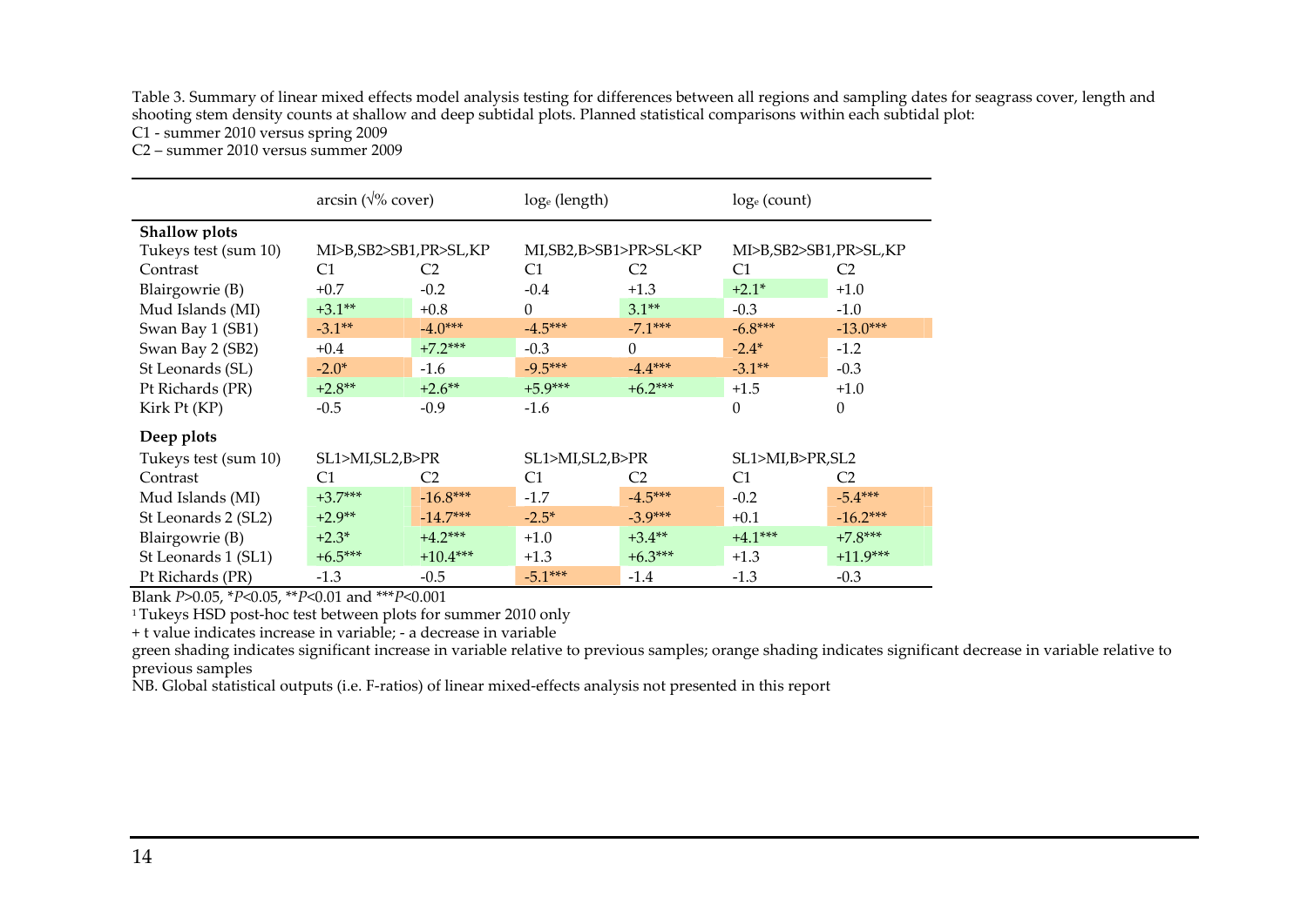Table 4. Summary of 2-way ANOVA testing for differences between all regions and sampling dates for seagrass cover, length and shoot density counts at intertidal plots. Planned statistical comparisons within each intertidal plot:

C1 – summer 2010 versus spring 2009

C2 - summer 2010 versus summer 2009

|                      | arcsin ( $\sqrt{\%}$ cover) |           | $log_e$ (length) |        | $log_e$ (count) |                |
|----------------------|-----------------------------|-----------|------------------|--------|-----------------|----------------|
| Tukeys test (sum 10) | MLSB>SL>PR                  |           | MI,SB,SL>PR      |        | MI,SB,SL>PR     |                |
| Planned contrasts    | C1                          | C2        |                  |        |                 | C <sub>2</sub> |
| Mud Islands          | $+7.5***$                   | $+5.0***$ | $+2.4*$          | $+0.8$ | $+2.1*$         | $+4.3***$      |
| Swan Bay             | $+0.9$                      | $+3.3**$  | $+0.3$           | $+0.1$ | $+0.3$          | $+5.4***$      |
| St Leonards          | $+1.1$                      | $+1.0$    | $-1.3$           | $-0.4$ | $+0.3$          | $+1.1$         |
| Pt Richards          | $+0.7$                      | $-1.7$    | $+4.0***$        | $+1.2$ | $+2.4*$         | $-0.8$         |

Blank P>0.05, \*P<0.05, \*\*P<0.01 and \*\*\*P<0.001

Tukeys HSD post-hoc test between plots for summer 2010 only

+ t value indicates increase in variable; - a decrease in variable;

 green shading indicates significant increase in variable relative to previous samples; orange shading indicates significant decrease in variable relative toprevious samples

NB. Global statistical outputs (i.e. F-ratios) of linear mixed-effects analysis not presented in this report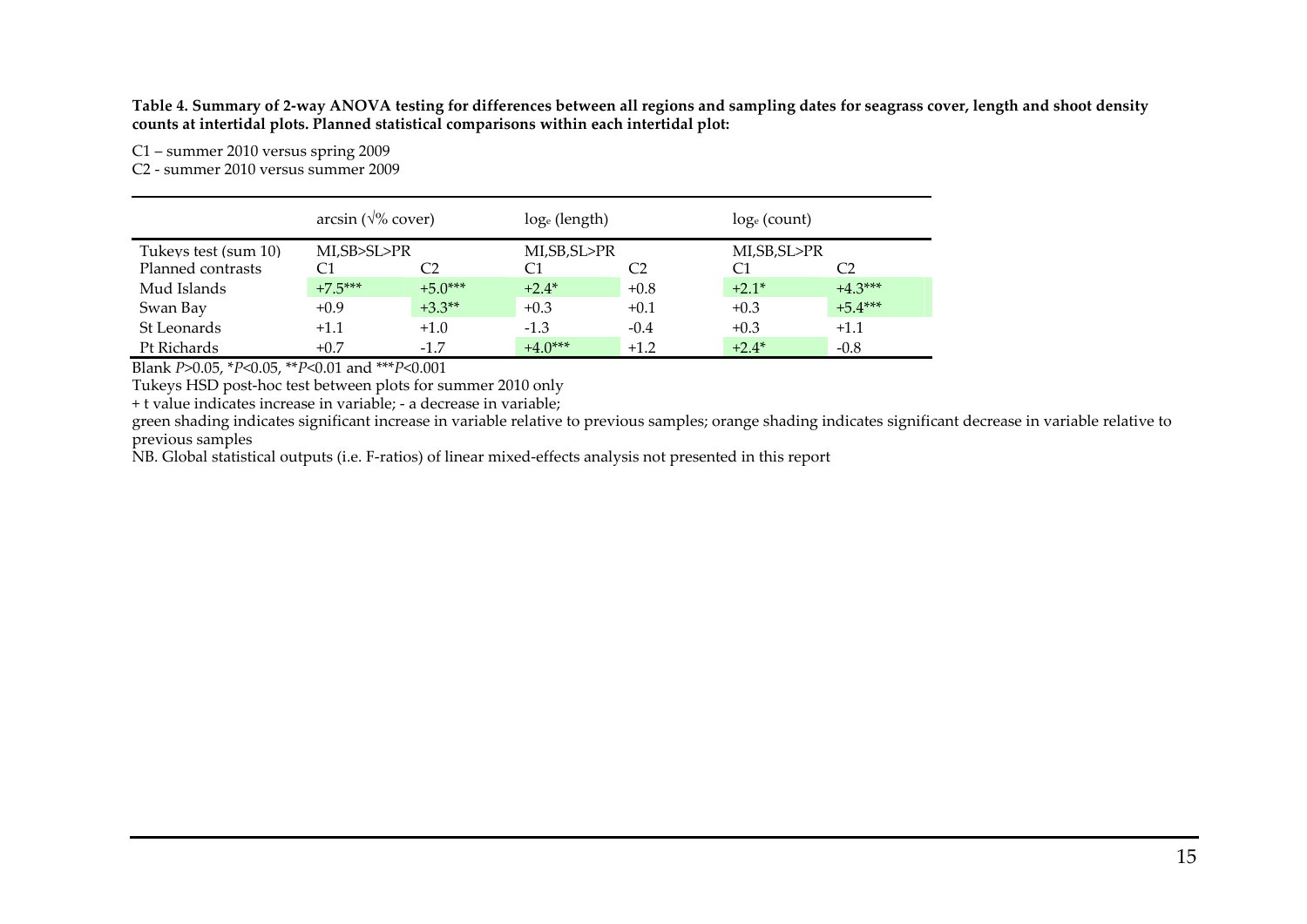

Figure 2. Variation in seagrass species composition (% cover) for intertidal plots at St Leonards, Mud Islands, Swan Bay and Point Richards between autumn 2008 and summer 2010. Note, Heterozostera nigricaulis plants appeared at Point Richards in summer 2010 (n.b. format of figures has changed from previous reports to enhance data presentation and interpretation).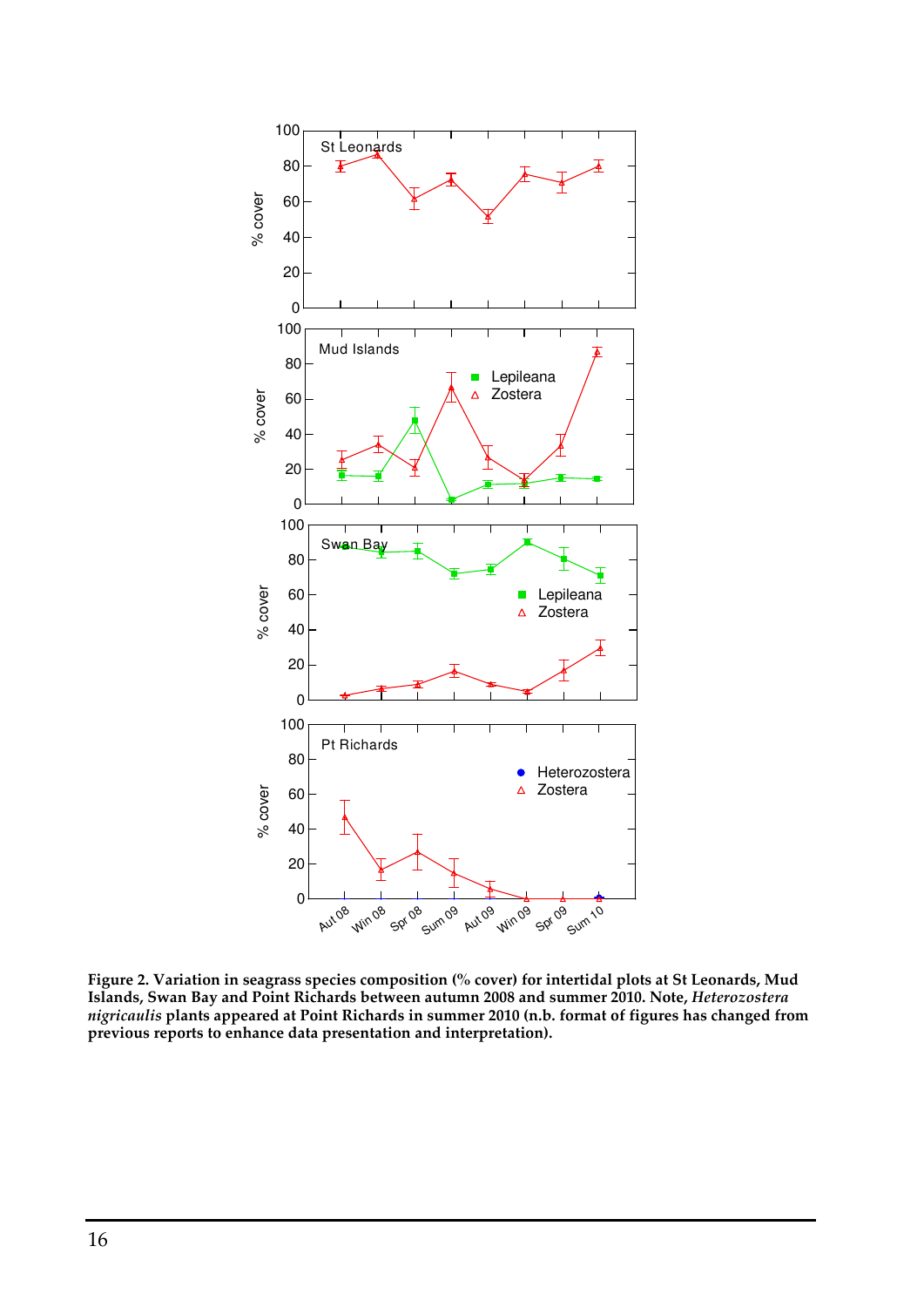

Figure 3. Mud Islands intertidal seagrass monitoring line positions recorded in summer and spring 2009, and summer 2010.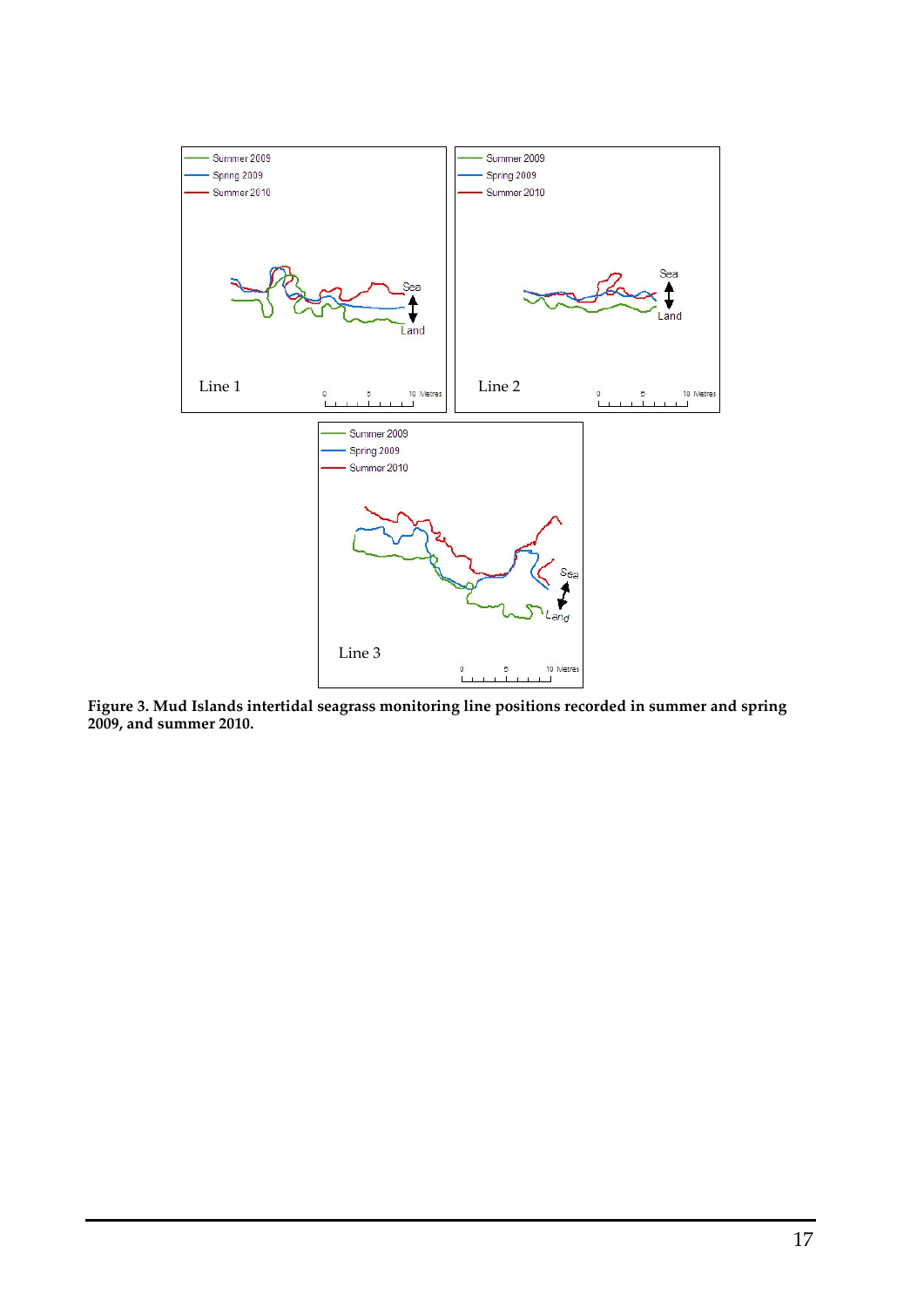

Figure 4. St Leonards intertidal seagrass monitoring line positions recorded in summer and spring 2009, and summer 2010. Line 4 is an extra monitoring contingency line established as a backup for the three principal monitoring lines.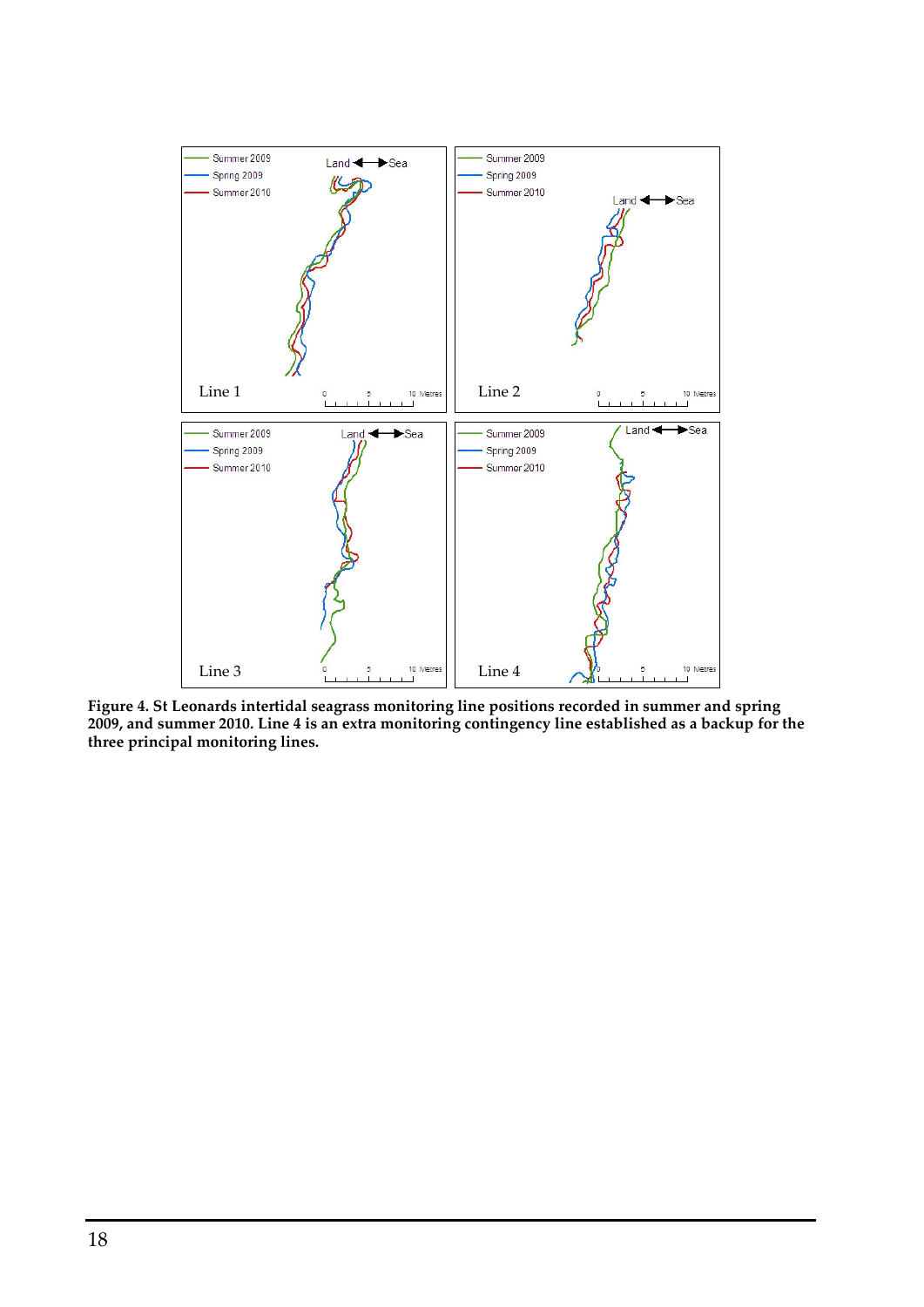

Figure 5. Point Richards (Bellarine Bank) intertidal seagrass monitoring line 1 positions recorded in summer and spring 2009, and summer 2010. Note, seagrass at lines 3 and 4 were completely buried by spring 2008 and at line 2 by spring 2009. No seagrass was recorded along lines 2, 3 or 4 in summer 2010.



Figure 6. Mean (± se) maximum depth (m) of shooting H. nigricaulis stems observed on video transects offshore at Blairgowrie and Point Richards on six occasions between spring 2008 and summer 2010. Depths were corrected to the Australian Height Datum (AHD) (n.b. shooting stems were recorded on only a single transect at Blairgowrie in spring 2008; format of figure has changed from previous reports to enhance data presentation and interpretation).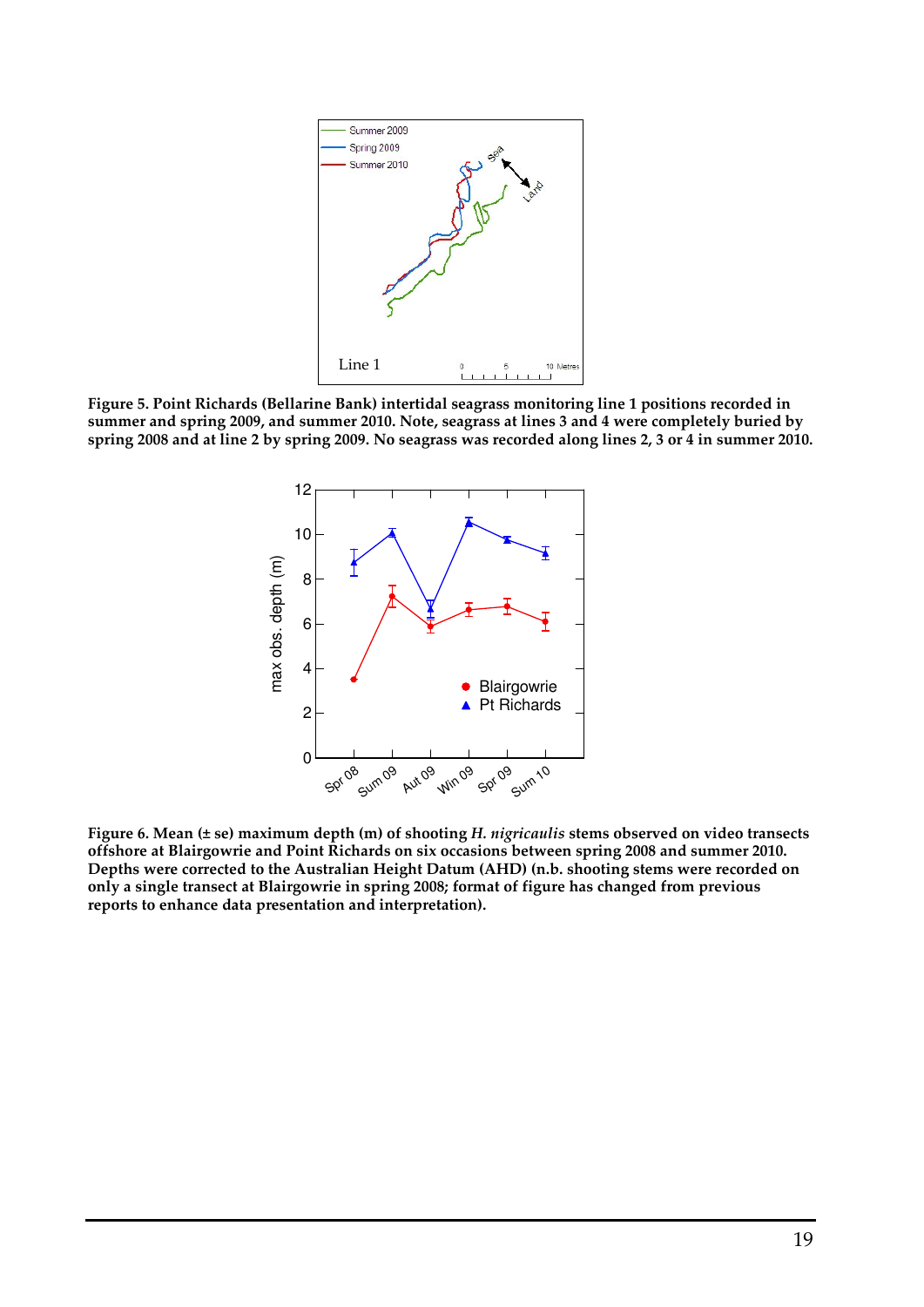## Appendix 2. Seagrass health figures



Figure 7. Mean (± se) seagrass cover (%) for H. nigricaulis at shallow subtidal plots sampled on eight occasions between autumn 2008 and summer 2010. Note no data was available for the Swan Bay 2 shallow plot in autumn 2008 (n.b. format of figure has changed from previous reports to enhance data presentation and interpretation).



Figure 8. Mean (± se) seagrass cover (%) for H. nigricaulis at deep subtidal plots sampled on eight occasions between autumn 2008 and summer 2010 (n.b. no data were available for the St Leonards 2 deep plot in autumn 2008; format of figure has changed from previous reports to enhance data presentation).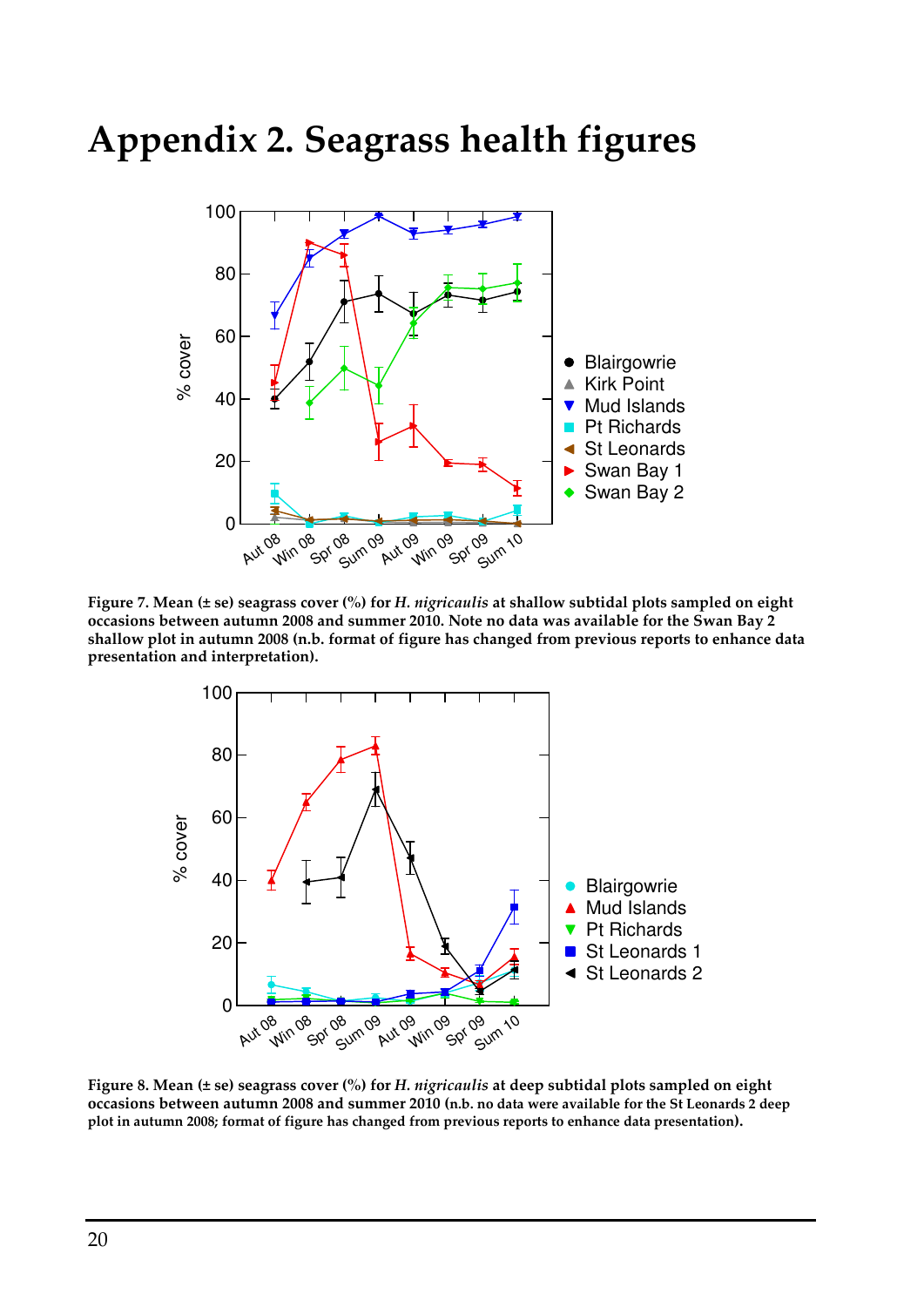

Figure 9. Mean (± se) seagrass length (cm) for H. nigricaulis at shallow subtidal plots sampled on eight occasions between autumn 2008 and summer 2010 (n.b. no data were available for the Swan Bay 2 shallow plot in autumn 2008; format of figure has changed from previous reports to enhance data presentation).



Figure 10. Mean (± se) seagrass length (cm) for H. nigricaulis at deep subtidal plots sampled on eight occasions between autumn 2008 and summer 2010 (n.b. no data were available for the St Leonards 2 deep plot in autumn 2008; format of figure has changed from previous reports to enhance data presentation).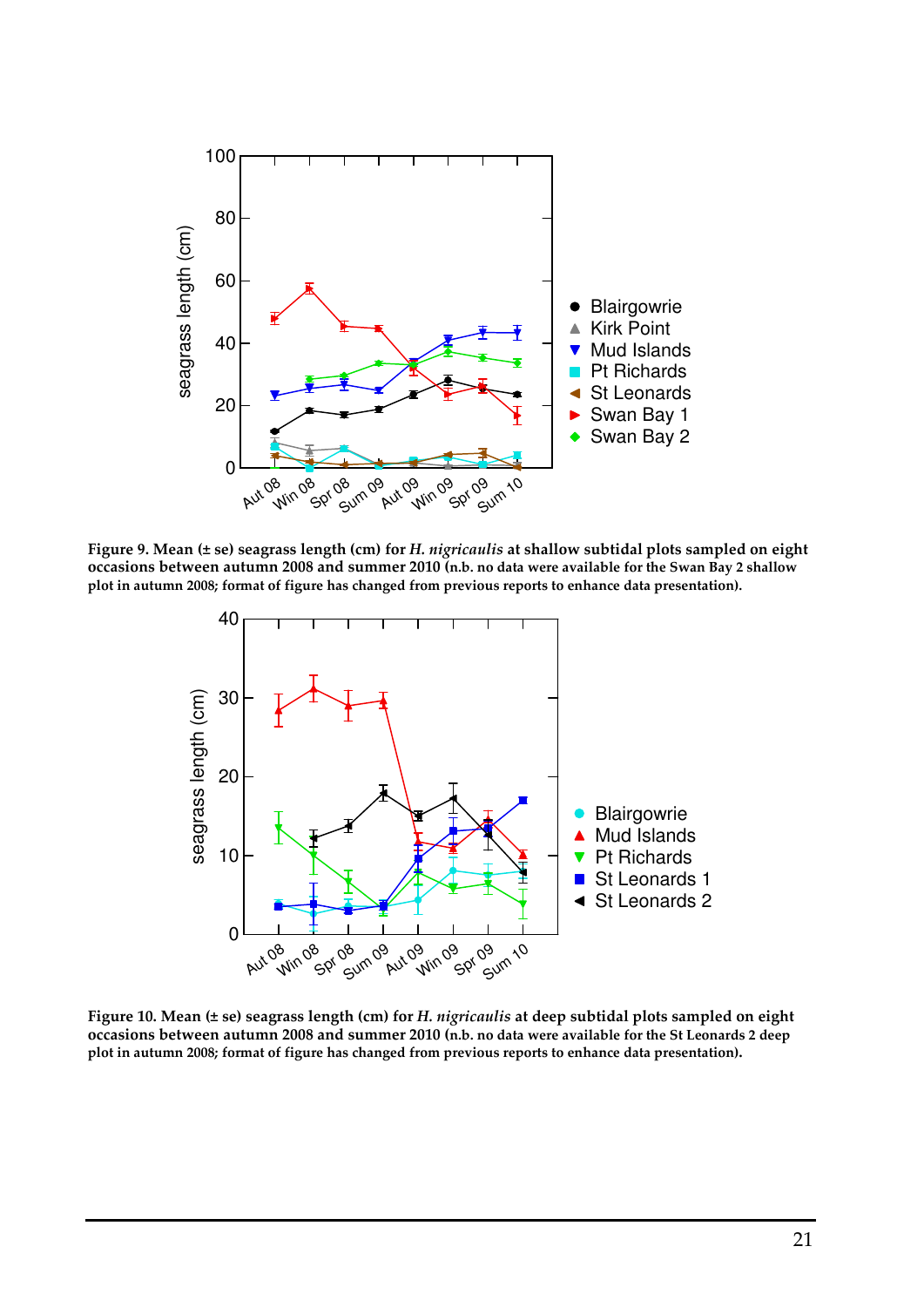

Figure 11. Mean (± se) A) shooting and B) non-shooting stem density count per 0.0625 m² quadrat for H. nigricaulis at shallow subtidal plots sampled on eight occasions between autumn 2008 and summer 2010. Note, no data were available for the Swan Bay 2 shallow plot in autumn 2008 (n.b. format of figures has changed from previous reports to enhance data presentation and interpretation).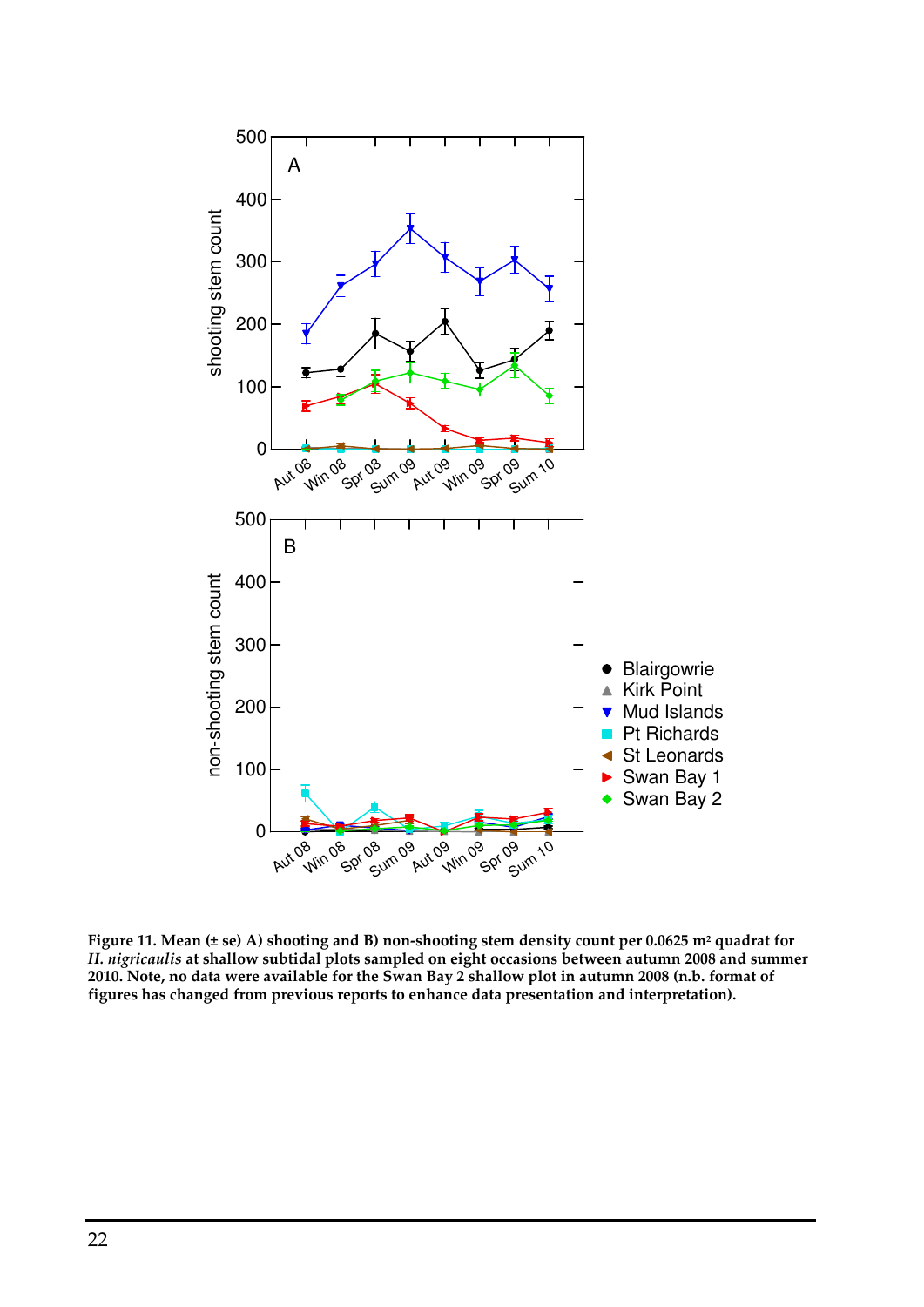

Figure 12. Mean (± se) A) shooting and B) non-shooting stem density count per 0.0625 m² quadrat for H. nigricaulis at deep subtidal plots sampled on eight occasions between autumn 2008 and summer 2010. Note, no data was available for the St Leonards 2 deep plot in autumn 2008 (n.b. format of figures has changed from previous reports to enhance data presentation and interpretation).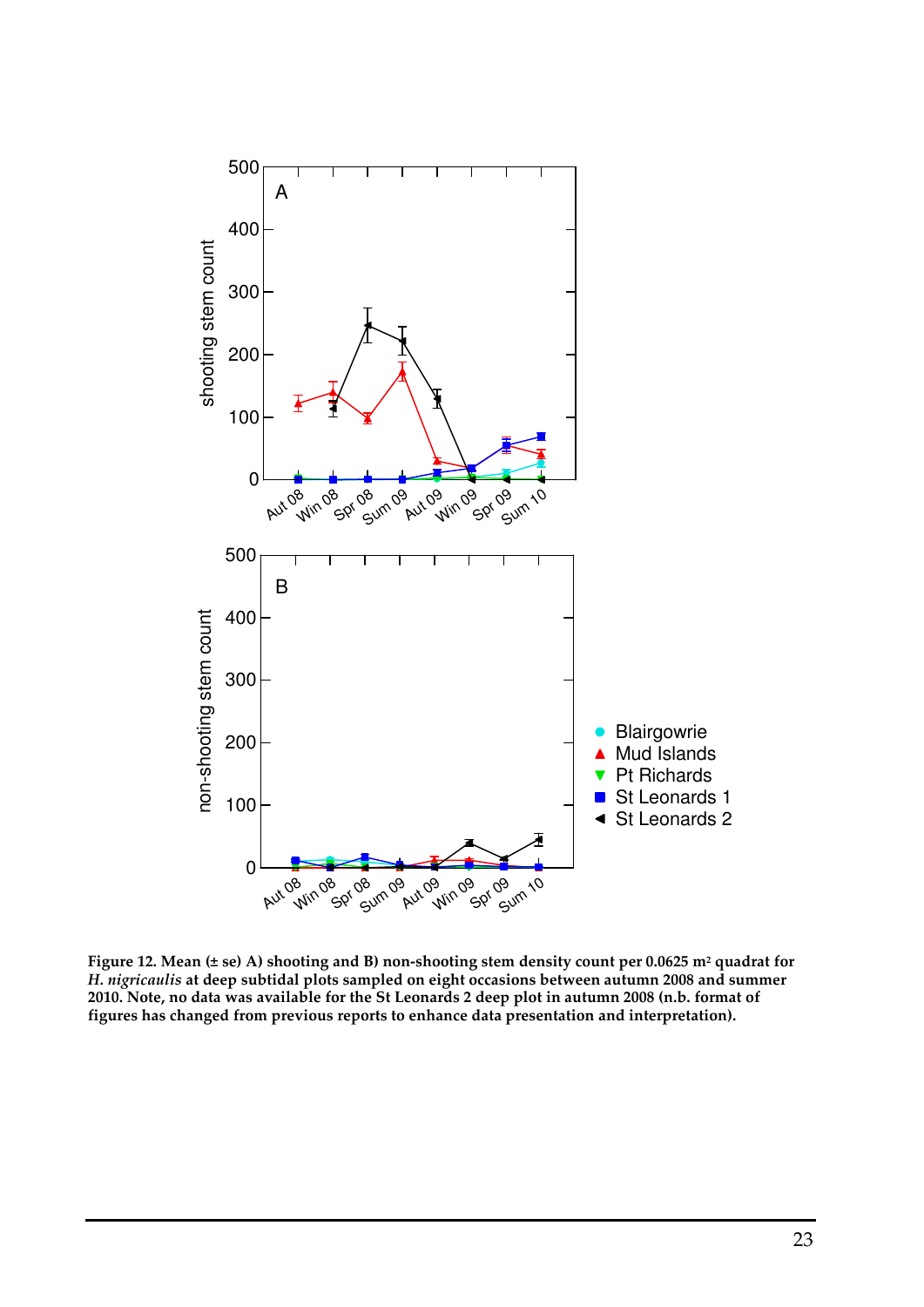

Figure 13. Mean (± se) combined seagrass A) cover (%), B) length, and C) shoot density count 0.0625 m<sup>-2</sup> for intertidal plots sampled on eight occasions between autumn 2008 and summer 2010 (n.b. format of figures has changed from previous reports to enhance data presentation and interpretation).